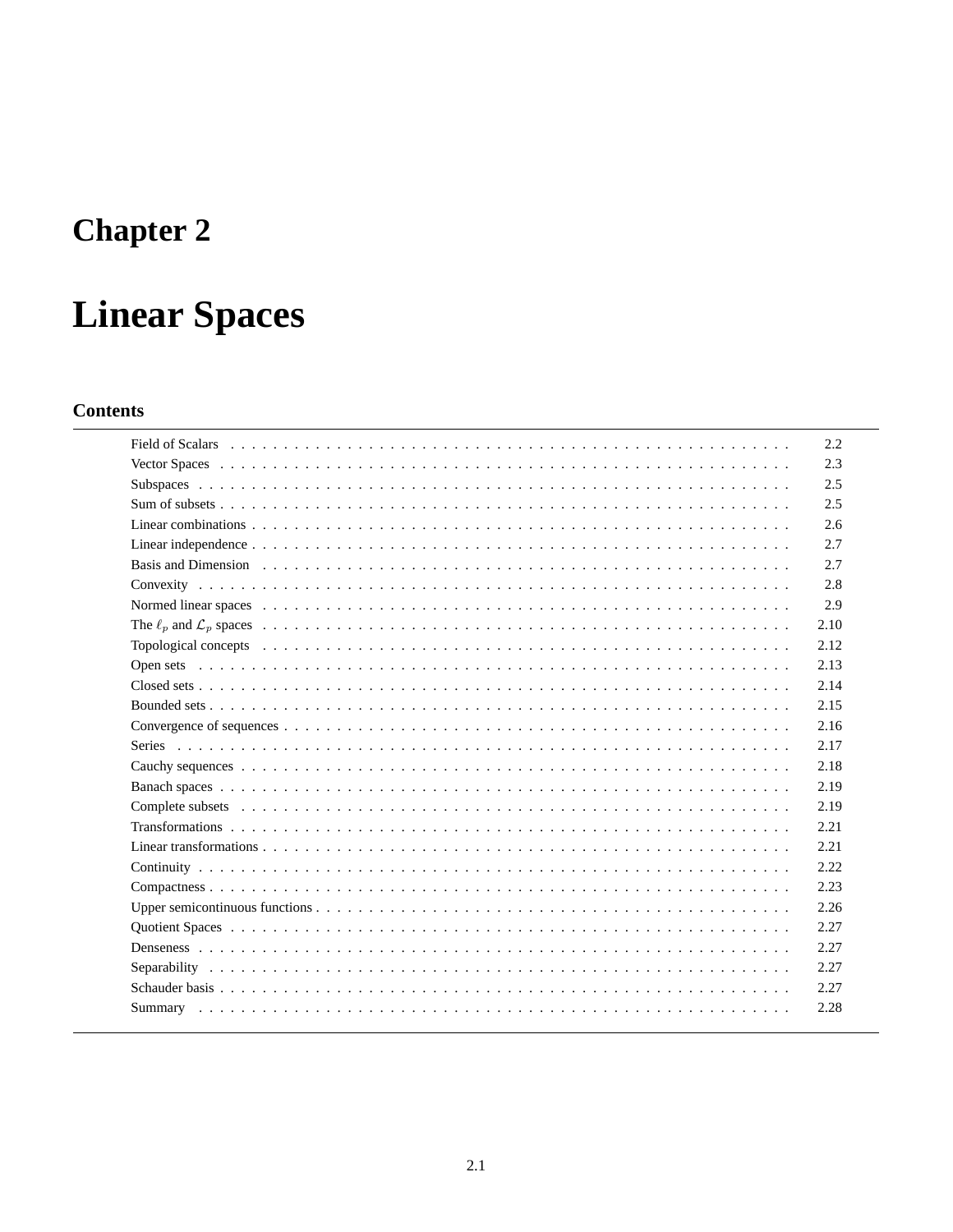In systems analysis, **linear spaces** are ubiquitous.

Why? Linear systems/models are easier to analyze; many systems, particularly in signal processing, are deliberately designed to be linear; linear models are a useful starting point (approximation) for more complicated nonlinear cases.

Formal definitions of a vector space use the concept of a **field** of scalars, so we first review that.

**Field of Scalars** (from Applied Linear Algebra, Noble and Daniel, 2nd ed.)

A **field of scalars** F is a collection of elements  $\alpha, \beta, \gamma, \ldots$  along with an "addition" and a "multiplication" operator.

To every pair of scalars  $\alpha$ ,  $\beta$  in F, there must correspond a scalar  $\alpha + \beta$  in F, called the **sum** of  $\alpha$  and  $\beta$ , such that

- Addition is commutative:  $\alpha + \beta = \beta + \alpha$
- Addition is associative:  $\alpha + (\beta + \gamma) = (\alpha + \beta) + \gamma$
- There exists a unique element  $0 \in \mathcal{F}$ , called **zero**, for which  $\alpha + 0 = \alpha$ ,  $\forall \alpha \in \mathcal{F}$
- For every  $\alpha \in \mathcal{F}$ , there corresponds a unique scalar  $(-\alpha) \in \mathcal{F}$  for which  $\alpha + (-\alpha) = 0$ .

To every pair of scalars  $\alpha$ ,  $\beta$  in F, there must correspond a scalar  $\alpha\beta$  in F, called the **product** of  $\alpha$  and  $\beta$ , such that

- Multiplication is commutative:  $\alpha\beta = \beta\alpha$
- Multiplication is associative:  $\alpha(\beta\gamma) = (\alpha\beta)\gamma$
- Multiplication distributes over addition:  $\alpha(\beta + \gamma) = \alpha\beta + \alpha\gamma$
- There exists a unique element  $1 \in \mathcal{F}$ , called **one**, or **unity**, or the **identity** element, for which  $1\alpha = \alpha$ ,  $\forall \alpha \in \mathcal{F}$
- For every nonzero  $\alpha \in \mathcal{F}$ , there corresponds a unique scalar  $\alpha^{-1} \in \mathcal{F}$ , called the **inverse** of  $\alpha$  for which  $\alpha \alpha^{-1} = 1$ .

Simple facts for fields:

- $0 + 0 = 0$  (use  $\alpha = 0$  in the definition of 0)
- $-0 = 0$  Proof. For any  $\alpha$ , by the associative property  $(\alpha + 0) + (-0) = \alpha + (0 + (-0))$  hence  $\alpha + (-0) = \alpha$ . Hence, since the zero element is unique,  $-0 = 0$ .

Example. The set of rational numbers  $\mathbb Q$  (with the usual definition of addition and multiplication) is a field.

The only fields that we will need are the field of real numbers  $\mathbb R$  and the field of complex numbers  $\mathbb C$ . Therefore, hereafter we will use  $\mathcal F$  when describing results that hold for either  $\mathbb R$  or  $\mathbb C$ .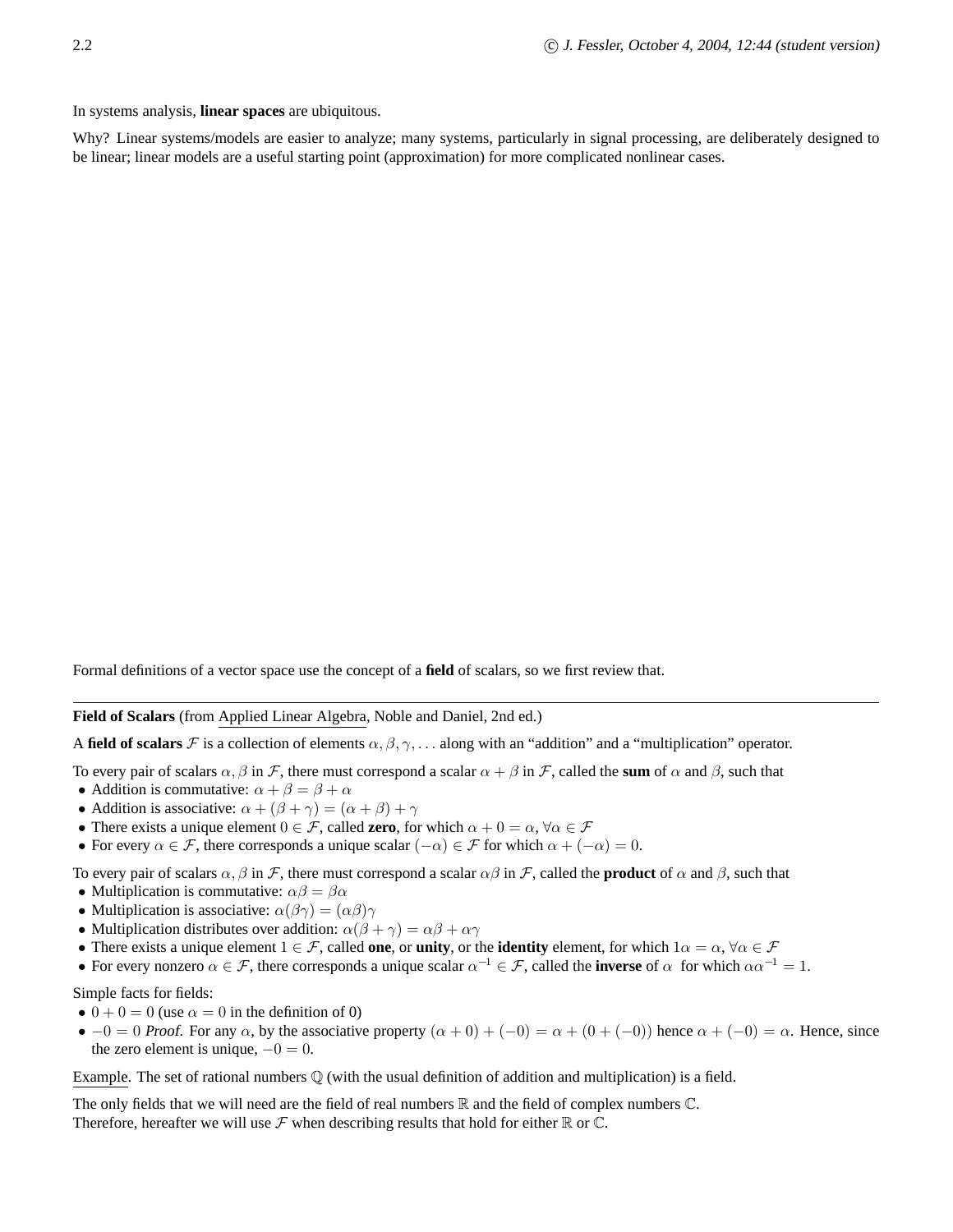# **Vector Spaces**

In simple words, a vector space is a space that is closed under vector addition and under scalar multiplication.

**Definition.** A **vector space** or **linear space** consists of the following four entities.

- 1. A field  $F$  of scalars.
- 2. A set  $X$  of elements called **vectors**.
- 3. An operation called **vector addition** that associates a sum  $x + y \in \mathcal{X}$  with each pair of vectors  $x, y \in \mathcal{X}$  such that
	- Addition is commutative:  $x + y = y + x$
	- Addition is associative:  $x + (y + z) = (x + y) + z$
	- There exists an element  $0 \in \mathcal{X}$ , called the **zero vector**, for which  $x + 0 = x, \forall x \in \mathcal{X}$
	- For every  $x \in \mathcal{X}$ , there corresponds a unique vector  $(-x) \in \mathcal{X}$  for which  $x + (-x) = 0$ .
- 4. An operation called **multiplication by a scalar** that associates with each scalar  $\alpha \in \mathcal{F}$  and vector  $x \in \mathcal{X}$  a vector  $\alpha x \in \mathcal{X}$ , called the **product** of  $\alpha$  and  $x$ , such that:
	- Associative:  $\alpha(\beta x) = (\alpha \beta)x$
	- Distributive  $\alpha(x + y) = \alpha x + \alpha y$
	- Distributive  $(\alpha + \beta)\mathbf{x} = \alpha \mathbf{x} + \beta \mathbf{x}$
	- If 1 is the identify element of F, then  $1x = x$ .  $\forall x \in \mathcal{X}$ .
	- 0 $x = 0$  for any  $x \in \mathcal{X}$ .

The requirement that  $x + y \in \mathcal{X}$  and  $\alpha x \in \mathcal{X}$  is sometimes called the **closure property**.

Simple facts for vector spaces:

- 0 is unique.
- $(-1)x = -x$  for  $x \in \mathcal{X}$ . Proof.  $x + (-1)x = 1x + (-1)x = (1 + (-1))x = 0x = 0.$ •  $\alpha$ **0** = **0** for  $\alpha \in \mathcal{F}$ .

Proof.  $\alpha \mathbf{0} = \alpha \mathbf{0} + \mathbf{0} = \alpha \mathbf{0} + [\alpha \mathbf{0} + (-\alpha \mathbf{0})] = [\alpha \mathbf{0} + \alpha \mathbf{0}] + (-\alpha \mathbf{0}) = \alpha(\mathbf{0} + \mathbf{0}) + (-\alpha \mathbf{0}) = \alpha \mathbf{0} + (-\alpha \mathbf{0}) = \mathbf{0}$ .

- $x + y = x + z$  implies  $y = z$  (cancellation law)
- $\alpha x = \alpha y$  and  $\alpha \neq 0$  implies  $x = y$  (cancellation law)
- $\alpha x = \beta x$  and  $x \neq 0$  implies  $\alpha = \beta$  (cancellation law)
- $\alpha(x y) = \alpha x \alpha y$  (distributive law)
- $(\alpha \beta)x = \alpha x \beta x$  (distributive law)
- $\bullet -\alpha x = \alpha(-x) = -(\alpha x)$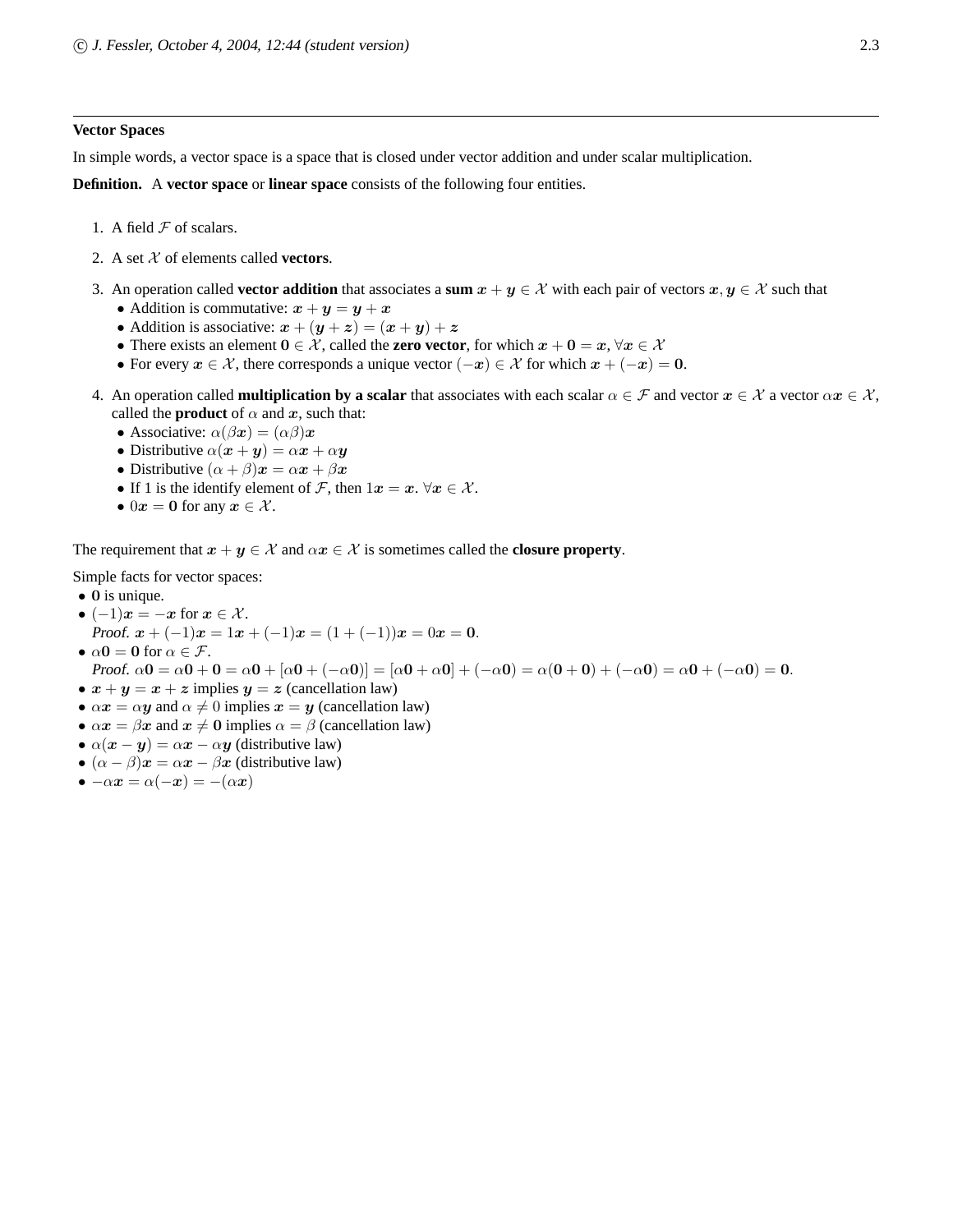What are some examples? (Linear algebra classes focus on finite-dimensional examples.)

# **Important Vector Spaces**

- **Euclidean space** or *n*-tuple space:  $\mathcal{X} = \mathbb{R}^n$ . If  $x \in \mathcal{X}$ , then  $x = (a_1, a_2, \dots, a_n)$  where  $a_i \in \mathbb{R}$  and we use ordinary addition and multiplication:  $\mathbf{x} + \mathbf{y} = (a_1 + b_1, a_2 + b_2, \dots, a_n + b_n)$  and  $\alpha \mathbf{x} = (\alpha a_1, \dots, \alpha a_n)$ .
- (As a special case, the set of real numbers  $\mathbb R$  (with ordinary addition and multiplication) is a trivial vector space.)
- $\mathcal{X} = \mathcal{L}_1[\mathbb{R}^2]$ . The set of functions  $f : \mathbb{R}^2 \to \mathbb{R}$  that are **absolutely (Lebesgue) integrable**:  $\int_{-\infty}^{\infty} \int_{-\infty}^{\infty} |f(x, y)| dx dy < \infty$ , with the usual pointwise definition of addition and scalar multiplication.
- To show show that  $f, g \in \mathcal{L}_1[\mathbb{R}^2]$  implies  $f + g \in \mathcal{L}_1[\mathbb{R}^2]$ , one can apply the triangle inequality:  $|f + g| \leq |f| + |g|$ .
- The set of functions on the plane  $\mathbb{R}^2$  that are zero outside of the unit square.
- The set of solutions to a homogeneous linear system of equations  $Ax = 0$ .
- $C[a, b]$ : the space of real-valued, continuous functions defined on the interval  $[a, b]$ .
- The space of **band-limited** signals.
- Many more in Luenberger...

Example. For  $1 \le p < \infty$ , define the following infinite-dimensional<sup>1</sup> space:

$$
\mathcal{X}=R_p[a,b]=\left\{f:[a,b]\rightarrow\mathbb{R}\text{ : $f$ is Riemann integrable and }\int_0^1|f(t)|^p\,\mathrm{d} t<\infty\right\},
$$

(with the usual pointwise definitions of addition of functions and multiplication of functions by a scalar). To show that this space is a vector space, the only nontrivial work is verifying **closure**.

Clearly if  $f \in \mathcal{X}$  then  $\alpha f \in \mathcal{X}$  since  $\int_0^1 |\alpha f(t)|^p dt = |\alpha|^p \int_0^1 |f(t)|^p dt < \infty$ , so  $\mathcal{X}$  is closed under scalar multiplication.

To show that  $f + g \in \mathcal{X}$  if  $f, g \in \mathcal{X}$ , *i.e.*, closure under addition, requires a bit more work. Note that since  $|a+b| \leq 2 \max\{|a|, |b|\}$ , it follows for  $p \geq 1$  that

$$
|a+b|^p \le 2^p \max\{|a|^p, |b|^p\} \le 2^p[|a|^p+|b|^p].
$$

Hence if  $f, g \in \mathcal{X}$ :

$$
\int_0^1 |f(t)+g(t)|^p dt \le \int_0^1 |2^p|f(t)|^p + 2^p|f(t)|^p dt \le 2^p \int_0^1 |f(t)|^p dt + 2^p \int_0^1 |f(t)|^p dt < \infty + \infty = \infty.
$$

showing closure under addition.

Example. Can  $\mathcal{X} = (0, \infty)$  with  $\mathcal{F} = \mathbb{R}$  be a vector space? **??** 

# **Cartesian product**

We can make a "larger" vector space from two vector spaces  $\mathcal X$  and  $\mathcal Y$  (having a common field  $\mathcal F$ ) by forming the **Cartesian product** of X and Y, denoted  $X \times Y$ , which is the collection of ordered pairs  $(x, y)$  where  $x \in X$  and  $y \in Y$ .

$$
\mathcal{X}\times\mathcal{Y}=\left\{(\boldsymbol{x},\boldsymbol{y})\boldsymbol{:}\boldsymbol{x}\in\mathcal{X}\text{ and }\boldsymbol{y}\in\mathcal{Y}\right\}.
$$

To be a vector space we must define vector addition and scalar multiplication operations, which we define component-wise:

 $\bullet$   $(\boldsymbol{x}_1,\boldsymbol{y}_1)+(\boldsymbol{x}_2,\boldsymbol{y}_2)=(\boldsymbol{x}_1+\boldsymbol{x}_2,\boldsymbol{y}_1+\boldsymbol{y}_2)$ 

• 
$$
\alpha(x, y) = (\alpha x, \alpha y), \forall \alpha \in \mathcal{F}.
$$

Fact. With these definitions the Cartesian product of two vector spaces is indeed a vector space. The above definition generalizes easily to higher-order combinations.

Example.  $\mathbb{R}^3 = \mathbb{R} \times \mathbb{R} \times \mathbb{R}$ .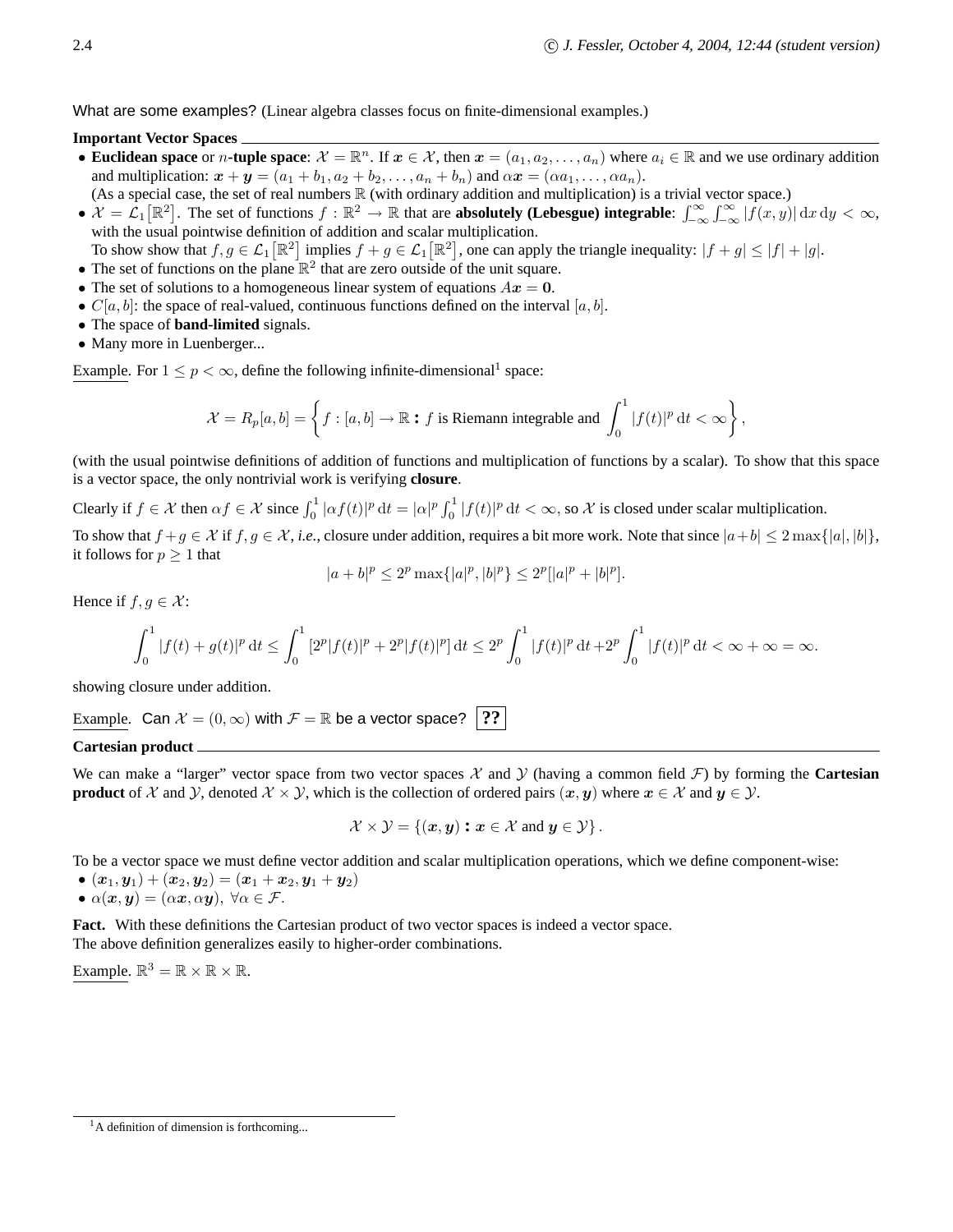# **Subspaces**

A (nonempty) subset S of a vector space  $X$  is called a **subspace** of X if S, when endowed with the addition and scalar multiplication operations defined for X, is a vector space, *i.e.*,  $\alpha x + \beta y \in S$  whenever  $x, y \in S$  and  $\alpha, \beta \in \mathcal{F}$ .

Example. The subset of  $\mathcal{X} = R_2[-1, 1]$  consisting of symmetric functions  $(f(-t) = f(t))$  is a subspace of  $\mathcal{X}$ . It is clearly closed under addition and scalar multiplication.

What are the four types of subspaces of  $\mathbb{R}^3$ ?  $|$   $?$ ?

Intuition: think of a subspace like a line or plane (or hyperplane) through the origin.

Properties of subspaces

- $\bullet \; \mathbf{0} \in S$
- $\{0\}$  is a subspace of X
- $\mathcal X$  is a subspace of  $\mathcal X$
- A subspace not equal to the entire space  $X$  is called a **proper subspace**
- If M and N are subspaces of a vector space X, then the intersection  $M \cap N$  is also a subspace of X. Proof. **see text** Think: intersection of planes (through the origin) in 3d.
- Typically the **union** of two subspaces is *not* a subspace. Think: union of planes (through the origin) in 3d.

Although unions usually fail, we can combine two subspaces by an appropriate sum, defined next.

# **Sum of subsets**

**Definition.** If S and T are two *subsets* of a vector space, then the **sum** of those subsets, denoted  $S + T$  is defined by

$$
S+T=\left\{ \boldsymbol{x}=\boldsymbol{s}+\boldsymbol{t}:\boldsymbol{s}\in S,\ \boldsymbol{t}\in T\right\} .
$$

Example. What is the sum of a plane and a line (both through origin) in  $\mathbb{R}^3?$   $\big|\,?\,\,$ 

Example. Consider  $\mathcal{X} = \mathbb{R}^2$ , with  $S = \{(x, 0) : x \in [0, 1]\}$  and  $T = \{(0, y) : y \in [0, 1]\}$ . Then  $S + T$  is the unit square.

**Proposition.** If M and N are subspaces of a vector space X, then the sum  $M + N$  is a subspace of X.

# Proof. **see text**

Does the previous example illustrate this proposition? **??**

Example. Let  $\mathcal{X} = \{f : f(t) = a \sin(t + \phi) \text{ for } a, \phi \in \mathbb{R} \}$  (with the usual definitions of addition and scalar multiplication<sup>2</sup>). Then  $\overline{M} = \{f : f(t) = a \sin(t) \text{ for } a \in \mathbb{R}\}\$ and  $N = \{f : f(t) = a \cos(t) \text{ for } a \in \mathbb{R}\}\$ are both (proper) subspaces of X. What is  $M + N$ ? ??

 ${}^{2}$ It is time to stop saying this. From now on we leave it implicit whenever this is clear, which it usually is.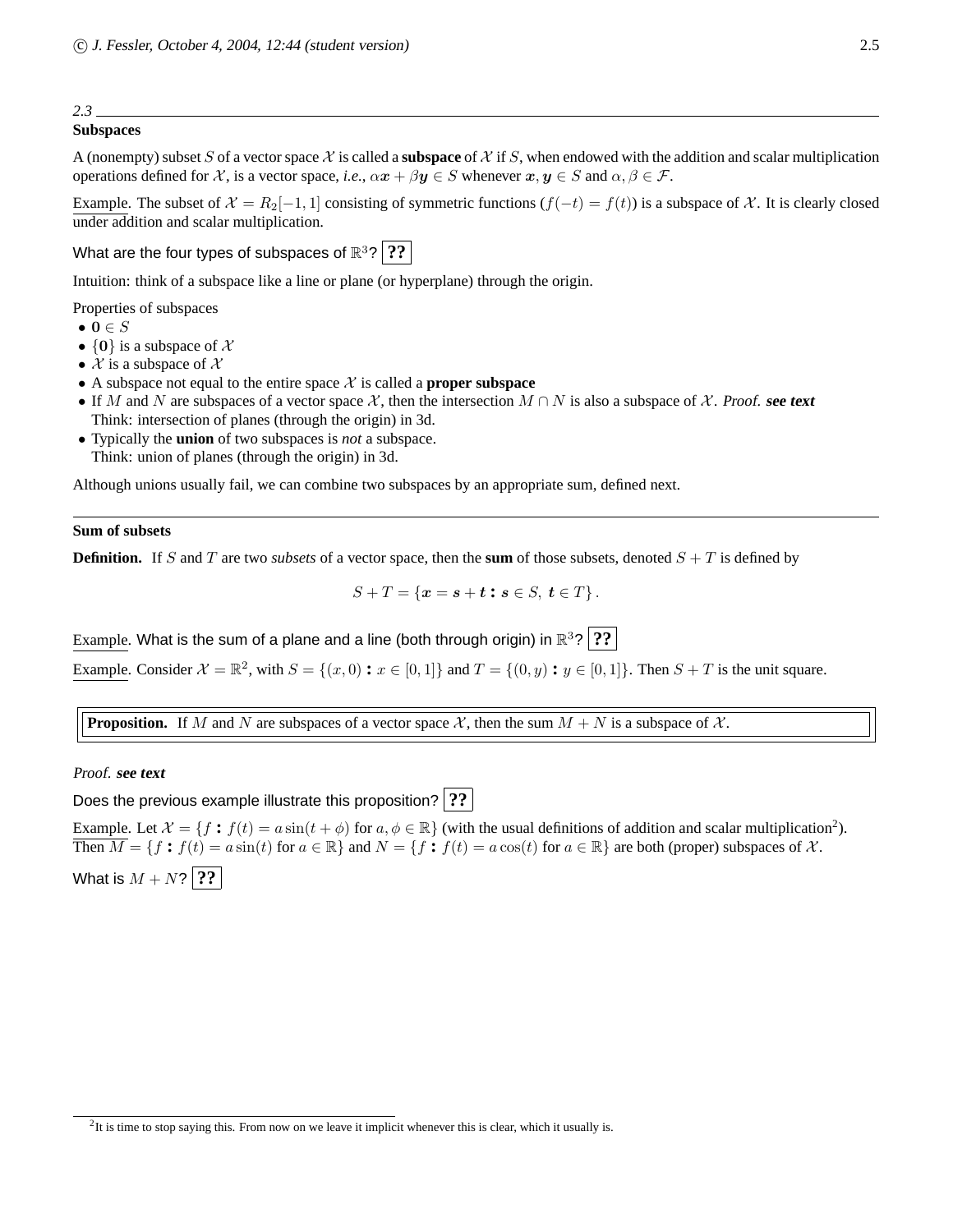# **Linear combinations**

**Definition.** A *finite* sum  $\sum_{i=1}^{n} \alpha_i x_i$  for  $x_i \in \mathcal{X}$  and  $\alpha_i \in \mathcal{F}$  is called a **linear combination**.

(The associative property of vector addition allows us to write such a sum without parentheses.)

Depending on where the  $x_i$ 's originated we get various properties of linear combinations.

- $\bullet$   $\mathcal{X}$ : If  $x_i \in \mathcal{X}$ ,  $i = 1, \ldots, n$ , then  $\sum_{i=1}^n \alpha_i x_i \in \mathcal{X}$ . This is shown easily by induction from the definition of a vector space.
- M: If  $x_i \in M$ ,  $i = 1, ..., n$ , where M is a subspace, then  $\sum_{i=1}^{n} \alpha_i x_i \in M$  by induction from the definition of a subspace. Any linear combination of vectors from a subspace is also in the subspace.
- S: What if we take linear combinations from a *subset* rather than a *subspace*?

**Definition.** If S is a *subset* of a vector space  $\mathcal{X}$ , then the **subspace generated** by S is the subspace of linear combinations drawn from S, defined by

$$
[S] = \left\{ \boldsymbol{x} \in \mathcal{X} : \boldsymbol{x} = \sum_{i=1}^n \alpha_i \boldsymbol{x}_i, \text{ for } \boldsymbol{x}_i \in S, \ \alpha_i \in \mathcal{F}, \text{ and } n \in \mathbb{N} \right\}.
$$

- [S] is also called the **span** or the **linear hull** of S.
- [S] is indeed a subspace of  $X$  since a linear combinations of linear combinations is itself a linear combination.
- [S] is the smallest subspace of X containing S, *i.e.*, if M is a subspace of X that contains S, then  $[S] \subseteq M$ .
- If M is a subspace of X, then  $[M] =$  **??**

• Clearly  $S \subseteq [S]$ 

• Note that only *finite* sums are involved, as in all linear combinations.

Example. For  $\mathcal{X} = \mathbb{R}^3$ , what is  $[S]$  when  $S$  consists of a line through the origin plus any point not on that line? **??**

Intuition: a subspace of a general vector space generalizes the notion of a line or plane through the origin of Euclidean 3D space.

What about lines or planes that are not through the origin?

**Linear varieties**

**skip** for now. Not needed in Ch. 2 problems. Wait until *3.10*.

**Definition.** A subset V of a vector space X is called a **linear variety** iff  $V = x_0 + M$  for some  $x_0 \in \mathcal{X}$  and some subspace M of  $X$ . Another term used is **affine subspace**.

Linear varieties arise in certain minimum norm problems.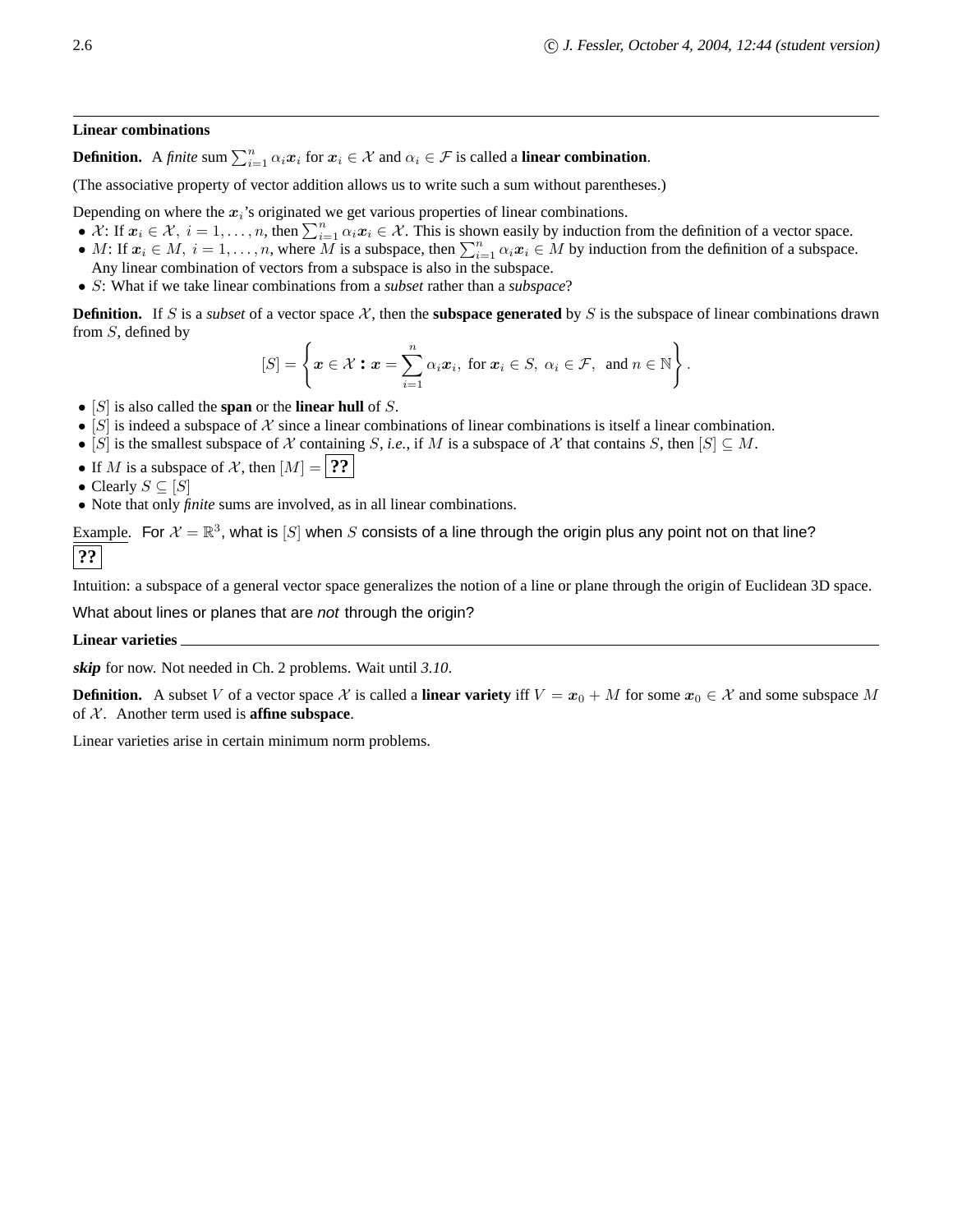# **Linear independence**

Often we need to quantify how "big" a subspace is.

**Definition.** A vector x is called **linearly dependent** on a set S of vectors iff  $x \in [S]$ , *i.e.*, x is in the span of S.

Otherwise, if  $x \notin [S]$ , then x is called **linearly independent** of S.

**Definition.** A set S of vectors is called a **linearly independent set** if each vector in the set is linearly independent of the remaining vectors in the set, *i.e.*,

$$
\forall x \in S, \quad x \notin [S - \{x\}].
$$

Remark. S may be uncountable, but testing whether  $x \in [S - \{x\}]$  requires consideration only of finite sums, by the definition of linear combinations.

Example. This illustrates that  $S$  can be uncountable!

Let  $\mathcal{X} = \{f : [0,1] \to \mathbb{R}\}$  and define  $g_s(t) = \begin{cases} 1, & t = s \\ 0, & \text{other} \end{cases}$ 0, otherwise. Then  $S = \{g_s : s \in [0, 1]\}$  is a linearly independent subset of X.

**Theorem.** A finite set of vectors  $\{x_1, \ldots, x_n\}$  is linearly independent iff  $\sum_{i=1}^n \alpha_i x_i = 0$  implies that  $\alpha_i = 0$ ,  $\forall i$ .

(We are skipping proofs that are found in basic linear algebra books.)

**Corollary**. If a finite set  $S = \{x_1, \ldots, x_n\}$  is linearly independent and  $y \in [S]$ , then y has a *unique* expansion  $y = \sum_{i=1}^n \alpha_i x_i$ for some  $\alpha_1, \ldots, \alpha_n \in \mathcal{F}$ .

# **Basis and Dimension**

**Definition.** A set S is called a **basis** or **Hamel basis** [3, p 183] for X iff S is linearly independent and  $|S| = X$ .

Luenberger [4, p. 20] says "finite set" but Naylor [3, p. 183] and Maddox [2, p. 74] do not. Let us agree to use the above definition, rather than Luenberger's.

Note that  $X$  can (and usually will) have more than one basis!

**Definition.** If X has a basis S that is a finite set, then we call X **finite dimensional**. Otherwise, if no such finite S exists, we call  $X$  **infinite dimensional**.

**Definition.** A space with a basis consisting of n elements is called an n-dimensional space. This terminology is acceptable thanks to the following result.

**Theorem.** *Any two bases for a finite-dimensional vector space contain the same number of elements.*

Most, but not all, properties of (more easily understood) finite-dimensional spaces generalize to infinite-dimensional spaces.

Example.  $P_n = \{$ polynomials of degree  $\leq n\}$ 

A basis is  $\{1, t, t^2, \ldots, t^n\}$ , which has dimension n. Why linearly independent? **??** 

Another basis is the **Legendre polynomials**:  $d^k/dt^k(t^2 - 1)^k$ ,  $k = 1, ..., n$ .

**Exercise.**  $C[0, 1]$  is infinite dimensional. Hint: prove by counter example considering  $P_{n+1}$ .

A basis is a generalization of the usual concept of a **coordinate system**.

**Fact.** [3, p 184] If S is linearly independent set in a vector space X, then there exists a basis B for X such that  $S \subseteq B$ . Thus, every vector space has a Hamel basis, (since the empty set is linearly independent).

However, "Hamel basis is not the only concept of basis that arises in analysis. There are concepts of basis that involve topological as well as linear structure. ... In applications involving infinite-dimensional spaces, a useful basis, if one even exists, is usually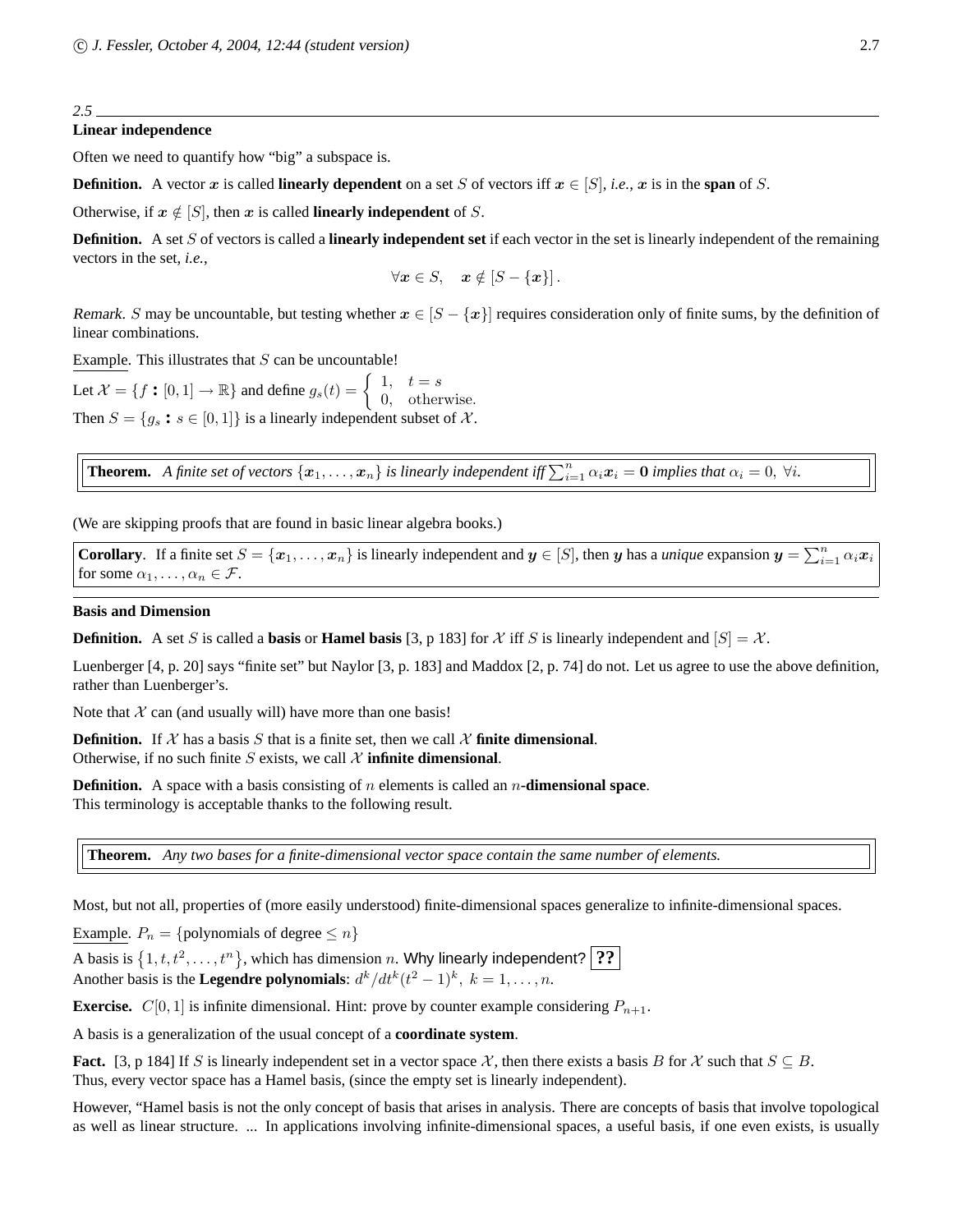something other than a Hamel basis. For example, a complete orthonormal set is far more useful in an infinite-dimensional Hilbert space than a Hamel basis" [3, p. 183]. (More on this later!)

We often need sets with less rigid structure than subspaces but that nevertheless still have some structure, so we digress a bit here.

# *2.4*

**Convexity**

Luenberger describes convexity as "the fundamental algebraic concept of vector space." (p. 25)

According to Oxford English dictionary, an **algebra** is "a calculus of symbols combining according to certain defined laws."

**Definition.** A set K in a vector space is called **convex** iff for any  $x, y \in K$ ,  $\alpha x + (1 - \alpha)y \in K$  for all  $\alpha \in [0, 1]$ .

Geometrically: for any two points in a convex set, the "line segment" between them is also in the set.

Properties of convex sets

- Subspaces and linear varieties are convex.
- $\{0\}$  is "vacuously" convex.
- For  $\alpha \in \mathcal{F}$ ,  $\alpha \mathcal{K} \triangleq \{x = \alpha \mathbf{k} : \mathbf{k} \in \mathcal{K}\}\$ is convex if  $\mathcal{K}$  is convex (**magnification** or **minification** of a set)
- $\mathcal{K}_1 + \mathcal{K}_2$  is convex if  $\mathcal{K}_1$  and  $\mathcal{K}_2$  are convex sets in a common vector space.
- If C is a collection of convex sets (in a common vector space), then  $\bigcap_{K \in \mathcal{C}} K$  is a convex set. (Important for **POCS** methods.)

# **Convex hull**

**Definition.** The **convex cover** or **convex hull** of a set S in a vector space is the smallest convex set containing S, denoted  $co(S)$ . Equivalently, the convex hull of  $S$  is the intersection of all convex sets containing  $S$ :

> $\operatorname{co}(S) = \bigcap$  ${cK}$  convex **:**  $S \subseteq K$ } K. **(Picture in 2D of blob and its convex hull)**

*Problem 2.4* gives a more constructive form for  $co(S)$ .

# **Cone**

**Definition.** A set C in a vector space is called a **cone with vertex at the origin** if  $x \in C$  implies that  $\alpha x \in C$  for all  $\alpha \in [0, \infty)$ .



Example. The space of nonnegative continuous (real) functions is a **convex cone** in the vector space of continuous functions.

**Relationships between cones, convex sets, and subspaces**



**Exercise.** An arbitrary union of subspaces (in a common VS) is a cone.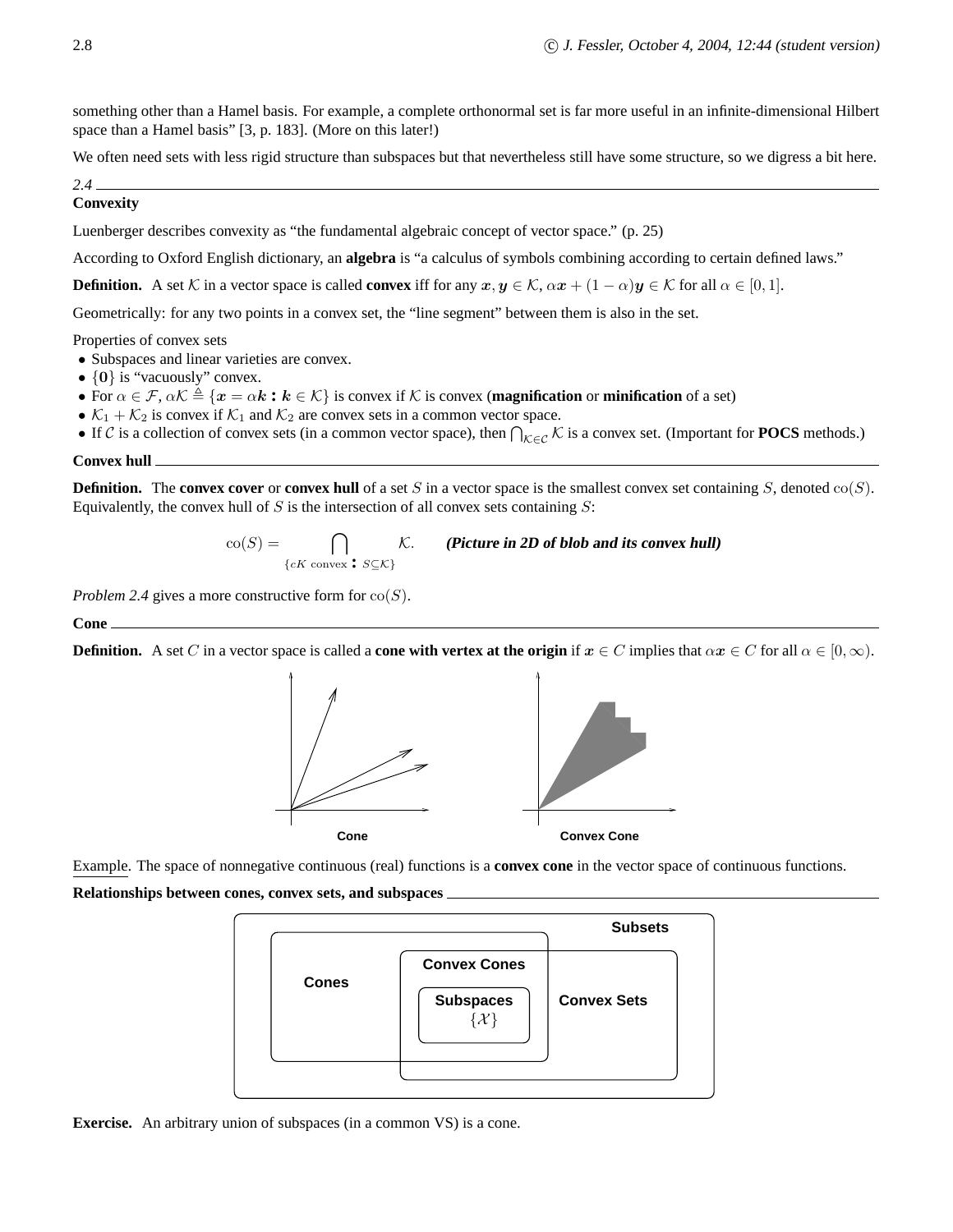# **Normed linear spaces**

We've gone about as far as we can with just the basic axioms of a vector space. Fortunately, most of the vector spaces of interest have additional structure: a norm.

**Definition.** A **norm** on a vector space X is a function  $\|\cdot\|$  :  $\mathcal{X} \to \mathbb{R}$  that satisfies the following for every  $x \in \mathcal{X}$ .

- $||x|| \geq 0$  (**nonnegativity**)
- $||x|| = 0$  iff  $x = 0$  (**positive definiteness**)
- $\|\alpha x\| = |\alpha| \|x\|$ ,  $\forall \alpha \in \mathcal{F}$  (scaling property) (homogeneity)
- $||x + y|| \le ||x|| + ||y||$ ,  $\forall y \in \mathcal{X}$  (triangle inequality)

Notice that the absolute value function  $|\alpha|$  appears above. It is here where our "restriction" to the fields  $\mathbb R$  and  $\mathbb C$  enters<sup>3</sup>.

**Definition.**  $(\mathcal{X}, \|\cdot\|)$  is a **normed vector space** or **normed linear space** or **normed linear vector space** or just **normed space**<sup>4</sup>.

Clearly a norm generalizes the usual notion of **length**.

The following lemma arises remarkably frequently in proofs.

**Lemma.** In a normed space,  $||x|| - ||y|| \le ||x - y||$  for all  $x, y \in \mathcal{X}$ , *i.e.*,  $||x|| - ||y|| | \le ||x - y||$ . Proof.  $||x|| = ||x - y + y|| \le ||x - y|| + ||y||$ .

Example. **Euclidean** *n*-space:  $\mathbb{E}^n \triangleq (\mathbb{R}^n, ||x|| = \sqrt{\sum_{i=1}^n x_i^2})$ 

Example. Euclidean *n*-space with a weighted norm:  $(\mathbb{R}^n, ||x|| = \sqrt{\sum_{i=1}^n w_i x_i^2})$  for  $w_i > 0$ .

Example. A different norm for  $\mathbb{R}^n$ :  $(\mathbb{R}^n, ||\boldsymbol{x}|| = \max_k |x_k|)$ 

Proof. Clearly this norm is nonnegative, and is zero only if  $|x_k| = 0 \forall k$ , *i.e.*, if  $x = 0$ . And  $\max_k |\alpha x_k| = |\alpha| \max_k |x_k|$ . For the triangle inequality, we note that  $\max_k |x_k + y_k| \leq \max_k |x_k| + |y_k|| \leq \max_k |x_k| + \max_k |y_k|$ .

Those are all finite-dimensional examples.

Example. The vector space of continuous functions on the interval  $[a, b]$  with the norm  $||f||_2 = \sqrt{\int_a^b |f(t)|^2 dt}$ .

What if we replaced "continuous" with "square integrable?"

(see footnote p. 32 regarding equivalence classes of functions that are equal a.e.)

Example.  $C[a, b]$ . The space of continuous functions on the interval  $[a, b]$  with the norm  $||f||_{\infty} = \max_{a \le t \le b} |f(t)|$ . Later we will see a reason why this "max" norm can be preferable.

Example. Space of real  $m \times n$  matrices, with  $||A|| = \sqrt{\text{tr}(AA^T)}$ .

Problems involving spaces of matrices arise fairly frequently in systems analysis.

 $\mathbb{R}^2$  and  $\mathbb{R}$ 

For  $\mathbb{R}^2$  there are three particularly important norms. For  $x = (a, b)$  consider:  $\sqrt{a^2 + b^2}$  Euclidean or  $\mathbb{E}^2$  $|a| + |b|$   $\ell_1$  or **city block**  $\max\{|a|, |b|\}$   $\ell_{\infty}$ 

Are there others? Yes, *e.g.*, weighted versions:  $\sqrt{w_1 a^2 + w_2 b^2}$ ,  $w_k > 0$ .

What about  $\mathbb{R}$ ? One norm is  $||x|| = |x|$ . Are there others?

If  $g(x)$  is a norm on R, then one condition is that  $g(\alpha x) = |\alpha| g(x), \forall \alpha \in \mathbb{R}$ . Thus, choosing  $x = 1$  we must have  $g(\alpha) = |\alpha| g(1)$ , where  $g(1) > 0$  since  $1 \neq 0$ .

Thus all norms on R have the form  $||x|| = w|x|$  for some  $w > 0$ .

All such norms are **equivalent**, in a sense to be defined in HW, so there is no point in considering anything but the case  $w = 1$ . So we usually just speak of  $\mathbb{R}$ , rather than  $\mathbb{E}^1 = (\mathbb{R}, ||\cdot|| = |\cdot|)$ .

 $3$ Probably it is possible to define normed spaces over other fields for which one can define a suitable  $|\cdot|$  function that satisfies:

<sup>(</sup>i)  $|\alpha| = 0 \iff \alpha = 0$ , (ii)  $|\alpha\beta| = |\alpha| |\beta|$ , (iii)  $|\alpha + \beta| \leq |\alpha| + |\beta|$ . But would such spaces be useful?

<sup>4</sup>The term normed space should suffice because the presence of a vector space is implied in the axioms of a norm, since vector addition, scalar multiplication, and the zero vector are all part of those axioms.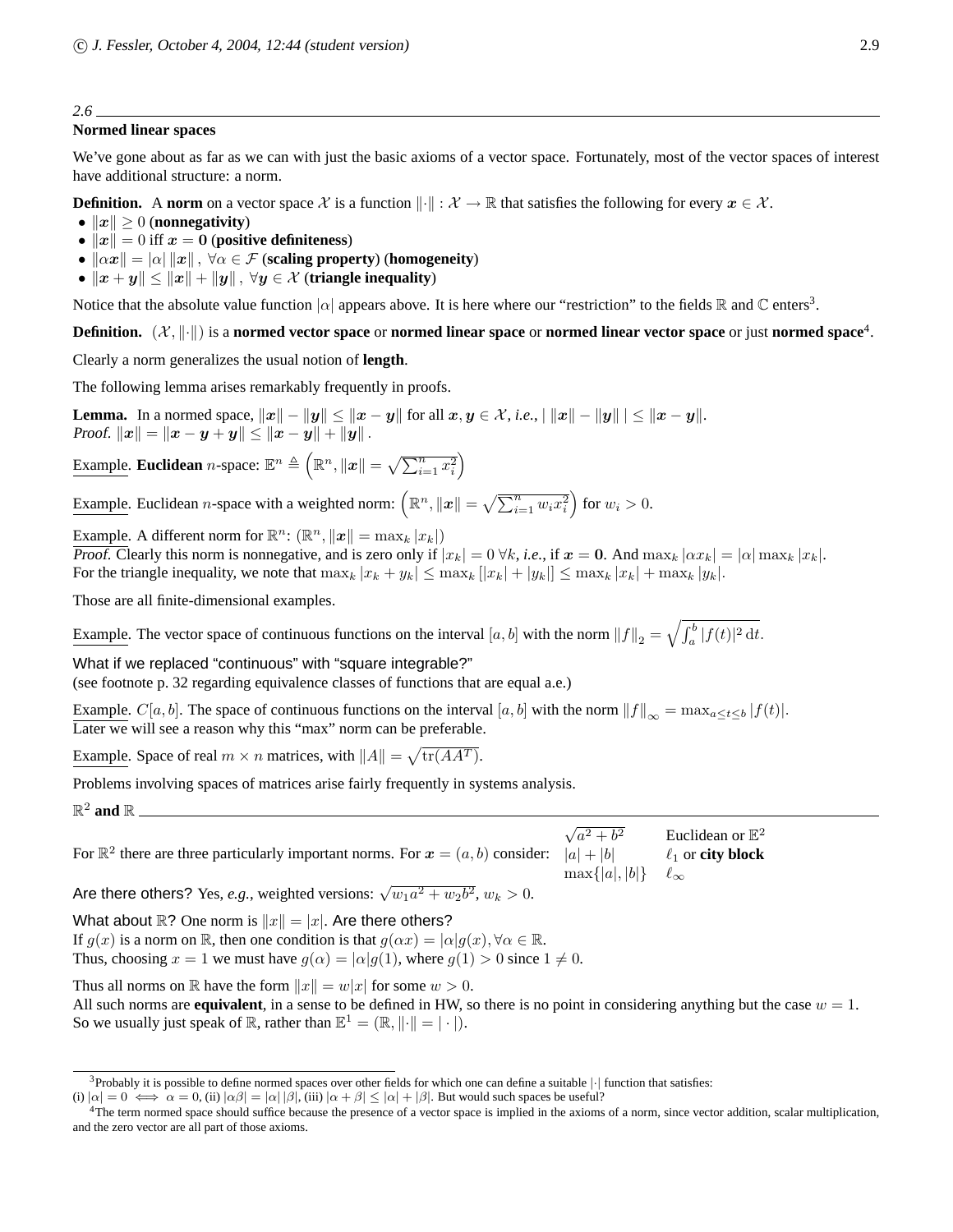# **The**  $\ell_p$  **and**  $\mathcal{L}_p$  **spaces**

These normed spaces are ubiquitous in the engineering literature, and represent perhaps the most important examples of (infinite dimensional) normed vector spaces.

**Definition.** Let  $p \in [1, \infty)$ . The space  $\ell_p$  consists of all sequences of scalars  $a_1, a_2, \ldots$  for which  $\sum_{i=1}^{\infty} |a_i|^p < \infty$ . The norm of a vector  $x \in \ell_p$  is defined by

$$
\|\boldsymbol{x}\|_p = \left(\sum_{i=1}^{\infty} |a_i|^p\right)^{1/p} < \infty.
$$

**Definition.** The space  $\ell_{\infty}$  consists of **bounded sequences**. The norm of a vector  $x = \{a_i\}$  in  $\ell_{\infty}$  is defined by

$$
\|\boldsymbol{x}\|_{\infty} = \sup_{i} |a_i|.
$$

Before referring to these spaces as normed spaces, we must confirm that each of the functionals defined above is indeed a **norm**.

- $\bullet \ \left\|\alpha \boldsymbol{x} \right\|_p = \left|\alpha\right| \left\|\boldsymbol{x} \right\|_p$  is trivial to verify
- $||x||_p > 0$  unless  $x = 0$ .
- What about the triangle inequality? The holds due to the **Minkowski inequality**, which in turn follows from the Holder ¨ inequality.

**Theorem.** *(The Holder inequality) ¨ If*  $p \in [1, \infty)$  *and*  $q \in [1, \infty)$  *satisfy*  $1/p + 1/q = 1$ *, and if*  $x = (a_1, a_2, ...) \in \ell_p$  *and*  $y = (b_1, b_2, ...) \in \ell_q$ *, then*  $\sum_{i=1}^{\infty}$  $\sum_{i=1} |a_i b_i| \leq {\left\| \boldsymbol{x} \right\|_p} {\left\| \boldsymbol{y} \right\|_q} \, .$ *Moreover, equality holds iff either of the following two conditions hold:* • *either* <sup>x</sup> *or* <sup>y</sup> *equal* <sup>0</sup>*, or* • *both*  $x$  *and*  $y$  *are nonzero and*  $\left(\frac{|a_i|}{||x||}\right)$  $\left\Vert \boldsymbol{x}\right\Vert _{p}$  $\setminus$ <sup>1/q</sup> =  $\int$   $\underline{|b_i|}$  $\left\Vert \boldsymbol{y}\right\Vert _{q}$  $\setminus$ <sup>1/p</sup> , ∀i. **See errata: Luenberger's equality condition omits the cases where** x **or** y **equal** 0**.**

# Proof. **See text.**

The special case  $p = q = 2$  is particularly important, and is known as the **Cauchy-Schwarz inequality**:

$$
\sum_i |a_i b_i| \leq \sqrt{\sum_i |a_i|^2} \sqrt{\sum_i |b_i|^2} \text{ and hence } \left| \sum_i a_i b_i \right| \leq \sqrt{\sum_i |a_i|^2} \sqrt{\sum_i |b_i|^2}.
$$

**Theorem.** *(The Minkowski inequality) If*  $\bm{x}, \bm{y} \in \ell_p, \ p \in [1,\infty]$  then so is  $\bm{x} + \bm{y}$ , and  $\left\| \bm{x} + \bm{y} \right\|_p \leq \left\| \bm{x} \right\|_p + \left\| \bm{y} \right\|_p.$ *For*  $p \in [1, \infty)$ *, equality holds iff* x *and* y *are linearly dependent.* See errata: Luenberger's condition for equality is incomplete since it omits the cases where  $x$  or  $y$  equal 0.

Proof. **See text.** (It uses the Hölder inequality.)

At one point in the proof, we have the inequality  $(\sum_{i=1}^n |a_i + b_i|^p)^{1/p} \leq (\sum_{i=1}^n |a_i|^p)^{1/p} + (\sum_{i=1}^n |b_i|^p)^{1/p}$ . Taking the limit as  $n \to \infty$  on the RHS (which increases monotonically with n) yields  $\left(\sum_{i=1}^n |a_i + b_i|^p\right)^{1/p} \le ||x||_p + ||y||_p$ . Then taking the limit as  $n \to \infty$  on the LHS yields  $\left\| \bm{x} + \bm{y} \right\|_p \leq \left\| \bm{x} \right\|_p + \left\| \bm{y} \right\|_p$ . This technique of first working with one side and then the other arises frequently.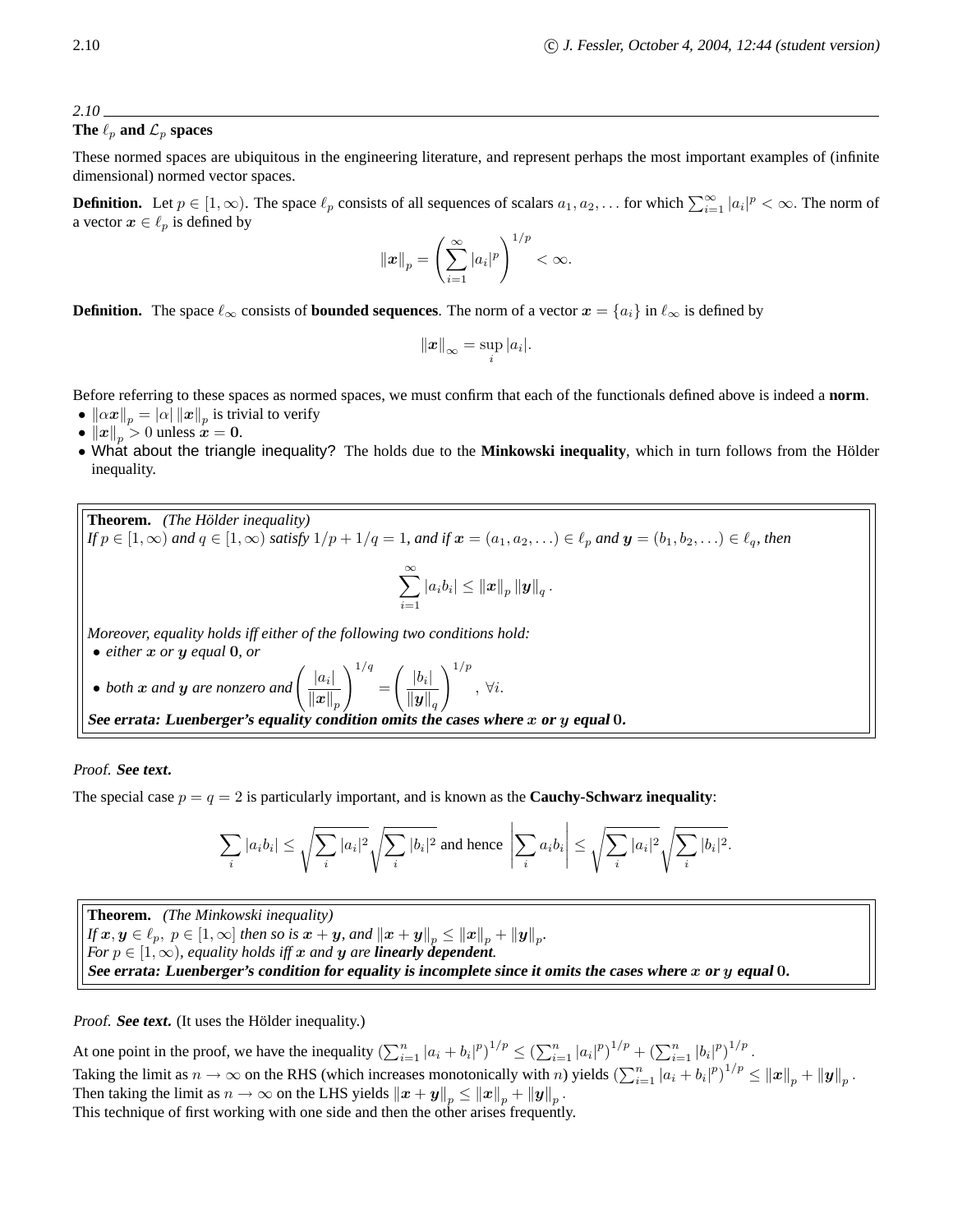# **The trouble with Riemann integration**

The  $\mathcal{L}_p$  space, defined below, involves Lebesgue integration. Why? Because the set of Riemann integrable functions is not as general as we would like. For example, consider the function  $f(t) = \begin{cases} 1, & t \in \mathbb{Q} \\ 0, & \text{otherwise} \end{cases}$  $\begin{array}{c} 1, & \ell \in \mathcal{Q} \\ 0, & \text{otherwise.} \end{array}$  This function is not Riemann integrable, but it is Lebesgue integrable. (Its Lebesgue integral is zero since the function is nonzero only on a set of Lebesgue measure zero.) When a function is Riemann integrable, its Lebesgue integral will equal its Riemann integral.

Considering Lebesgue integrable functions will more than general enough for any engineering problems.

### **The**  $\mathcal{L}_p$  **space**

**Definition.** Let  $p \in [1,\infty)$ . The space  $\mathcal{L}_p[a,b]$  consists of all real-valued **measurable** functions x on the interval [a, b] for which  $|x(t)|^p$  is Lebesgue integrable. The norm on this space is defined as

$$
\|\boldsymbol{x}\|_p = \left(\int_a^b |x(t)|^p \,\mathrm{d}t\right)^{1/p}
$$

.

However, there is a subtle caveat with this space. There are functions that are nonzero on a set of measure zero for which  $||x||_p = 0$ . So to consider this space to be a normed space, we must treat functions that are equal almost everywhere (a.e.) as being equivalent.

In other words, a vector in  $\mathcal{L}_p$  is really an **equivalence class** of measurable functions that are all equal almost everywhere.

This makes the definition of  $\mathcal{L}_{\infty}[a, b]$  a bit more subtle than  $\ell_{\infty}$ . In particular, we cannot define  $||x||_{\infty}$  to be simply the obvious choice " $\sup_{a \le t \le b} |x(t)|$ ," because that value will be different for different functions in the equivalence class. Instead, we define

$$
||x||_{\infty}
$$
 = essential supremum of  $|x(t)| = \inf_{y(t)=x(t)} \sup_{a \in \mathbb{R}} |y(t)| = \text{ess sup } |x(t)|$ .

See [4, p. 33] for an example.

If  $\boldsymbol{x} \in \mathcal{L}_p[a, b]$  and  $\boldsymbol{y} \in \mathcal{L}_q[a, b]$  with  $p, q > 1$  and  $1/p + 1/q = 1$ , then the Hölder inequality is  $\int_a^b |x(t)y(t)| dt \le ||\boldsymbol{x}||_p ||\boldsymbol{y}||_q$ . Similarly,  $||x + y||_p \le ||x||_p + ||y||_p$  is the **Minkowski inequality** for  $\mathcal{L}_p$ . The proofs are very similar.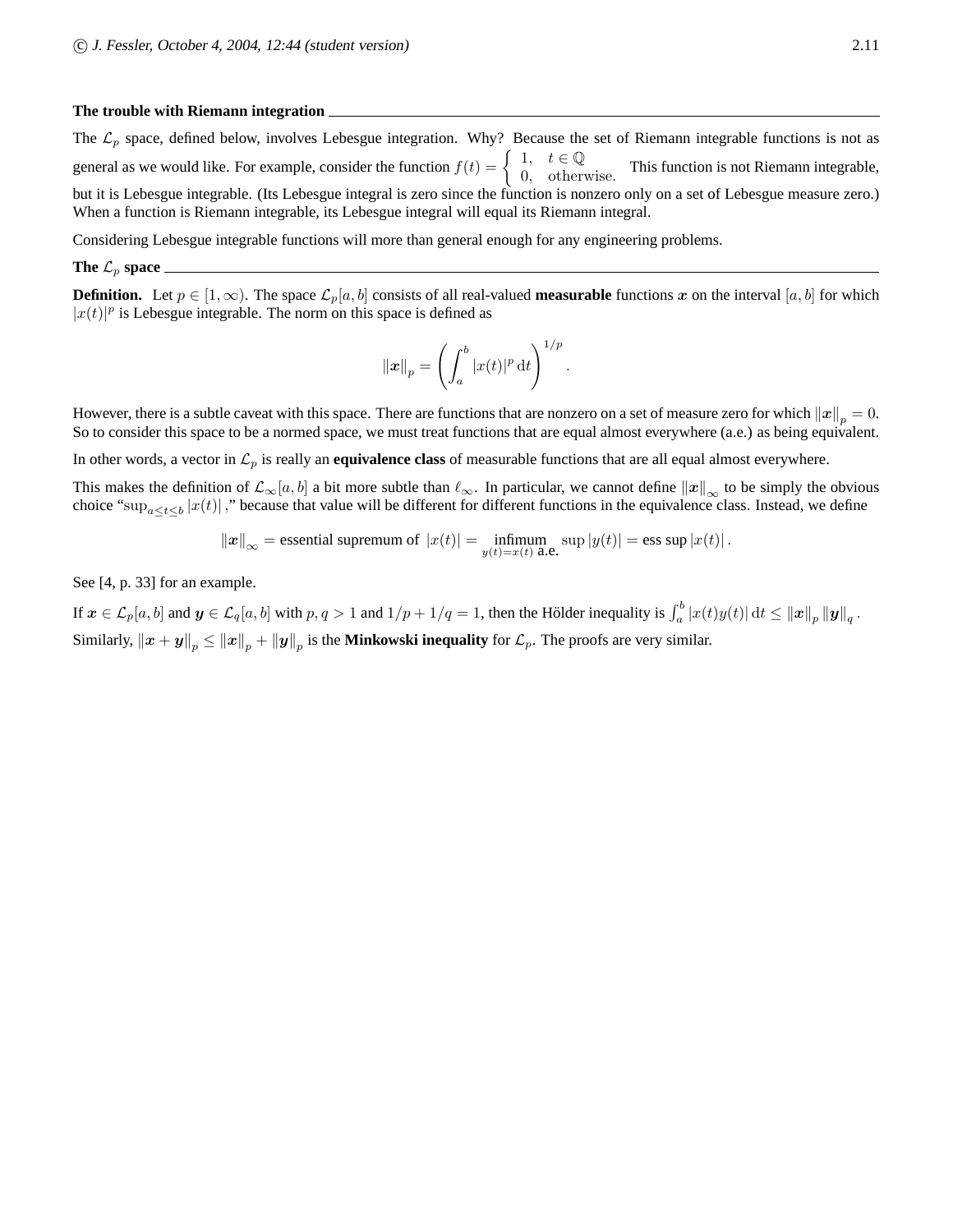# **Topological concepts**

According to the Oxford English dictionary, **topology** is the "branch of mathematics concerned with those properties of figures and surfaces which are independent of size and shape and are unchanged by any deformation that is continuous, neither creating new points nor fusing existing ones; hence, with those of abstract spaces that are invariant under homeomorphic transformations."

Anyway, we have been systematically generalizing notions from geometry to more general settings, but one important concept we have yet to generalize is that of **distance**.

The concept of distance is central to any discussion of **optimization**, since many optimization problems involve finding the element (within a set) that is the *closest* to some given point outside that set.

**Definition.** If x and y are two points in a normed space  $(\mathcal{X}, \|\cdot\|)$ , then the **distance**<sup>5</sup> between x and y is defined by

$$
d(\boldsymbol{x},\boldsymbol{y})=\|\boldsymbol{x}-\boldsymbol{y}\|.
$$

More generally, if S is a nonempty subset of X, then the **distance** between a point  $x \in \mathcal{X}$  and the set S is defined by

$$
d(\boldsymbol{x},S) = \inf_{\boldsymbol{y}\in S} \|\boldsymbol{x}-\boldsymbol{y}\|.
$$

Example. In  $\mathbb{R}$ ,  $d(1,(3,4)) = 2$ , for the usual norm  $||x|| = |x|$ . **(Picture)** Note that there is no "closest point," a complication that will require careful attention later.

Example. In  $\mathbb{R}^2$ , what is the distance between  $(0,0)$  and  $\{(a,b): 2 \le a \le 3, 1 \le b \le 2\}$ ? (Trick question)  $\boxed{??}$ 

How would you define the distance between two sets  $S$  and  $T$ ? <sup>2</sup>?

**Properties of distance** d**.** (We will use these later.)

**Lemma 2.1**  $|d(x, S) - d(y, S)| \le ||x - y||$ . **(Picture)** 

*Proof.*  $d(x, S) = \inf_{z \in S} ||x - z|| = \inf_{z \in S} ||(x - y) - (z - y)|| \ge \inf_{z \in S} ||z - y|| - ||x - y|| = d(y, S) - ||x - y||$ . Now rearrange. □ rearrange.  $\Box$ 

**Lemma 2.2** *For any two subsets* U *and* V *of a normed space*  $\mathcal{X}$ ,  $d(U, V) \leq d(x, U) + d(x, V)$ ,  $\forall x \in \mathcal{X}$ . (Picture)

Proof.  $d(U, V) = \inf_{\mathbf{u} \in U} d(\mathbf{u}, V) \leq \inf_{\mathbf{u} \in U} d(\mathbf{x}, V) + ||\mathbf{x} - \mathbf{u}|| = d(\mathbf{x}, V) + d(\mathbf{x}, U).$ 

**Lemma.** Let  $(\mathcal{X}, \|\cdot\|)$  be a normed space,  $M \subseteq \mathcal{X}$  a subspace, and  $x \in \mathcal{X}$  a point. Then  $\forall \alpha \in \mathcal{F}: d(\alpha x, M) = |\alpha| d(x, M)$ . *Proof.* Trivial for  $\alpha = 0$ . For  $\alpha \neq 0$ :  $d(\alpha x, M) = \inf_{y \in M} ||\alpha x - y|| = \inf_{z \in M} ||\alpha x - \alpha z|| = |\alpha| \inf_{z \in M} ||x - z|| = |\alpha| d(x, M)$  (Picture).

**Preview of optimization**

Many problems in optimization can be expressed as follows.

Given x in a normed space  $(\mathcal{X}, \|\cdot\|)$ , and a subset S in X, find "the" vector  $s \in S$  that minimizes  $\|x - s\|$ .

What questions should we ask about such problems?

• Is there any best s? I.e., does there exist  $s^* \in S$  s.t.  $\|\boldsymbol{x} - \boldsymbol{s}^*\| = d(\boldsymbol{x}, S)$ ?

• If so, is  $s^*$  unique?

• How is  $s^*$  characterized? (Better yet would be an explicit formula for  $s^*$ .)

One purpose of some of the material that follows is to answer these questions. (But be prepared for a challenge since some aspects of these questions remain open problems!) We will return to these questions after introducing Hilbert spaces in *Ch. 3*.

•  $d(\boldsymbol{x}, \boldsymbol{y}) \leq d(\boldsymbol{x}, \boldsymbol{z}) + d(\boldsymbol{z}, \boldsymbol{y})$  (triangle inequality)

**Exercise.** Verify that a metric is a more general concept than a norm, *i.e.*, find a metric  $d(x, y)$  that is not of the form  $d(x, y) = ||x - y||$  for any norm  $|| \cdot ||$ . Hint: a metric need not satisfy the scaling property. **??**

<sup>5</sup>This type of distance is a special case of the more general concept of a distance function that is called a **metric** if it satisfies:

 $\bullet d(\boldsymbol{x}, \boldsymbol{x}) = 0$ 

<sup>•</sup>  $d(\boldsymbol{x}, \boldsymbol{y}) > 0$  if  $\boldsymbol{x} \neq \boldsymbol{y}$ 

<sup>•</sup>  $d(\boldsymbol{x}, \boldsymbol{y}) = d(\boldsymbol{y}, \boldsymbol{x})$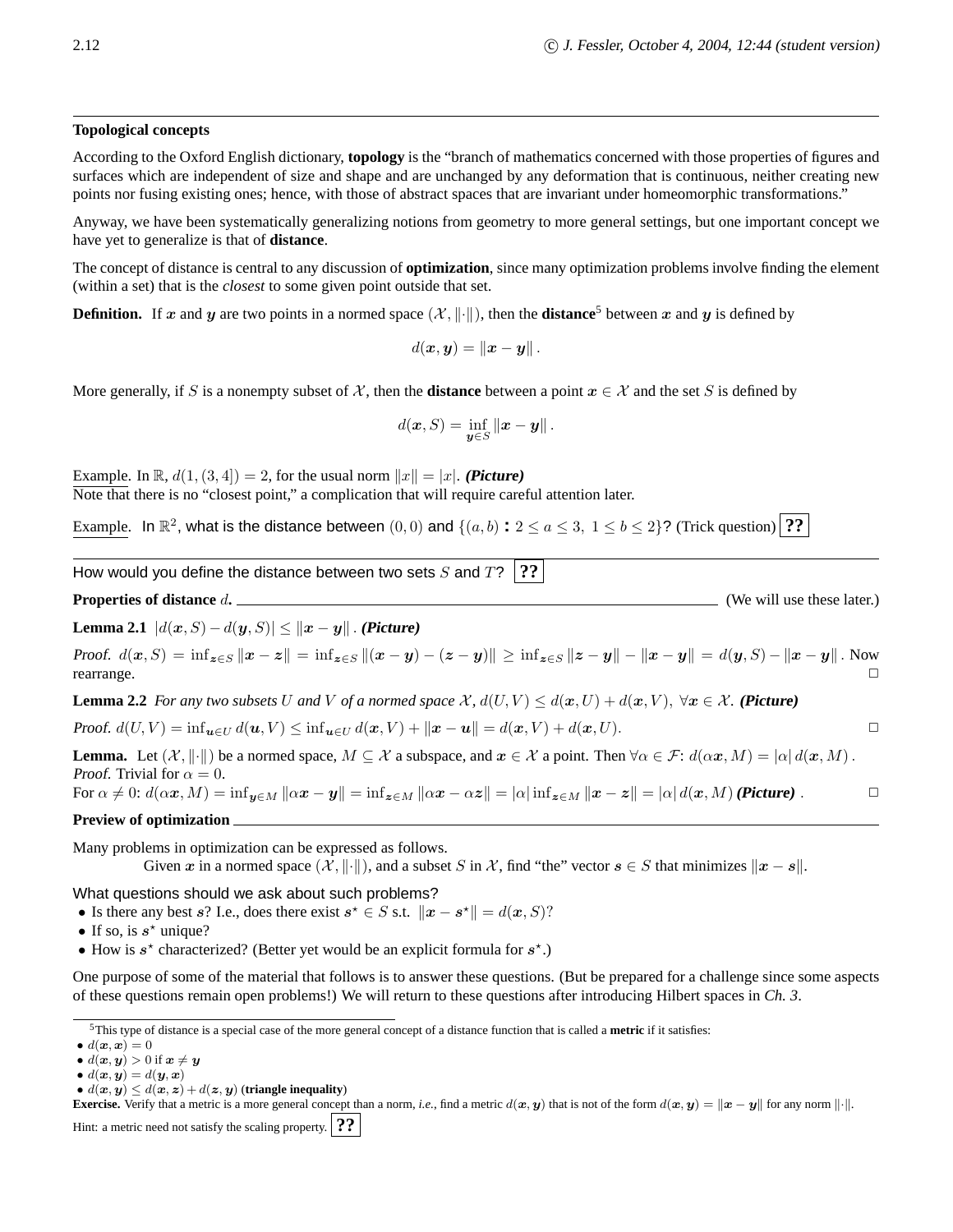# **Open sets**

Looking ahead: in optimization we often use iterative algorithms that generate sequences, and we need to know when a sequence converges to a limit that belongs to the same set as the sequence itself. Such questions are related to whether a set is closed or not, so we need concepts of open and closed sets.

**Definition.** The **open sphere** centered at x of radius  $\varepsilon$  is defined by  $S(x, \varepsilon) \triangleq \{y \in \mathcal{X} : ||x - y|| < \varepsilon\}$ .

Also called the **open ball**, which is perhaps more descriptive since a sphere is often considered to be a surface, whereas a ball might be more often considered to be a solid.

Example. Consider ( $\mathcal{X} = C[0,1], ||\cdot||_{\infty}$ ) and  $x = 0$ .  $\overline{\text{Then } S(\bm{x},2)} = \{\text{continuous functions } f: [0,1] \rightarrow \mathbb{R}: \ \max_{t \in [0,1]} |f(t)| < 2\}.$  (Picture of continuous functions between  $\pm 2$ .)

Clearly this definition of a "sphere" generalizes the 3-space notion of a sphere! Now we need a definition for "inside," another generalization.

**Definition.** Let P be a subset of a normed space  $(\mathcal{X}, \|\cdot\|)$ . A point  $p \in P$  is called an **interior point** of P iff  $\exists \varepsilon > 0$  s.t.  $S(p, \varepsilon) \subseteq P$ . (Picture in 2D with  $\odot$  in a generic set.)

Example. Let  $\mathcal{X} = \{(a, b) \in \mathbb{R}^2 : a = b\}$  (the line at 45<sup>°</sup> in the plane) with  $||x|| = |a|$  if  $x = (a, a)$ .

Is  $x = (1, 1)$  an interior point of X, i.e., does there exist an open ball that is a subset of  $X$ ? <sup>?</sup>?

Suppose we change to  $\mathcal{X} = \mathbb{R}^2$  with the usual Euclidean norm and  $S = \{(a, b) \in \mathbb{R}^2 : a = b\}$ .

Is  $x = (1, 1)$  an interior point of  $S$ ? <sup>?</sup>

Which points within an open sphere are interior points? **??**

**Definition.** The **interior** of a set P, denoted  $Int(P)$ , is the collection of all interior points of P.

Int(P)  $\triangleq \{p \in P : p \text{ is an interior point of } P\} = \{p \in P : \exists \varepsilon > 0 \text{ s.t. } S(p, \varepsilon) \subseteq P\}.$ 

**Definition.** A set P is called **open** iff  $P = \text{Int}(P)$ .

Remark. Int(P)  $\subseteq P$ , so to show a set P is open we must show  $P \subseteq \text{Int}(P)$ , *i.e.*, show that  $x \in P \Longrightarrow \exists \varepsilon > 0$  s.t.  $S(x, \varepsilon) \subset P$ .

Examples of open sets.

- $\emptyset$  and  $\mathcal X$  are open sets
- open spheres are open (exercise)
- Int $(\text{Int}(P)) = \text{Int}(P)$
- Int(P) is open
- $P \times Q$  is open in  $\mathcal{X} \times \mathcal{Y}$  if P is open in X and Q is open in  $\mathcal{Y}$  (problem 2.16 p. 44)
- $(1, 2) \times (0, 1) \subset \mathbb{E}^2$  is open

**Proposition.**  $x \in \text{Int}(P) \iff d(x, \tilde{P}) > 0$ . **(Picture)** 

Proof.  $\boldsymbol{x} \in \text{Int}(P) \Longrightarrow \exists \varepsilon > 0 \text{ s.t. } S(\boldsymbol{x}, \varepsilon) \subseteq P$ , so  $d(\boldsymbol{x}, \widetilde{P}) = \inf_{\boldsymbol{y} \in \widetilde{P}} \| \boldsymbol{x} - \boldsymbol{y} \| = \inf_{\boldsymbol{y} \notin P} \| \boldsymbol{x} - \boldsymbol{y} \| \geq \varepsilon$ , since  $y \notin P \Longrightarrow y \notin S(\mathbf{x}, \varepsilon) \Longrightarrow ||\mathbf{y} - \mathbf{x}|| > \varepsilon$ .

We can prove the **converse** by proving its **contrapositive**<sup>6</sup>. Suppose  $x \notin \text{Int}(P)$ . Then  $\forall \varepsilon > 0$ ,  $S(x, \varepsilon) \cap P \neq \emptyset$ , so  $\exists y \in \tilde{P}$  s.t.  $\|x - y\| < \varepsilon$ . Thus  $d(x, \tilde{P}) = \inf_{y \in \tilde{P}} \|x - y\| = 0$ .

Alternative direct proof.  $\delta = d(x, \tilde{P}) > 0 \Longrightarrow \|z - x\| \ge \delta > 0, \forall z \in \tilde{P}$ . But  $y \in S(x, \delta) \Longrightarrow \|y - x\| < \delta \Longrightarrow y \notin \tilde{P} \Longrightarrow$  $y \in P$ . So  $S(x, \delta) \subseteq P$  and hence  $x \in \text{Int}(P)$ .

**Fact.** Similarly:  $x \in \text{Int}\left(\widetilde{P}\right) \iff d(x, P) > 0$ , since  $\widetilde{\widetilde{P}} = P$ .

<sup>&</sup>lt;sup>6</sup>We have shown that  $A \Longrightarrow B$  and we want to show the converse  $B \Longrightarrow A$ , the contrapositive of which is: not  $A \Longrightarrow A$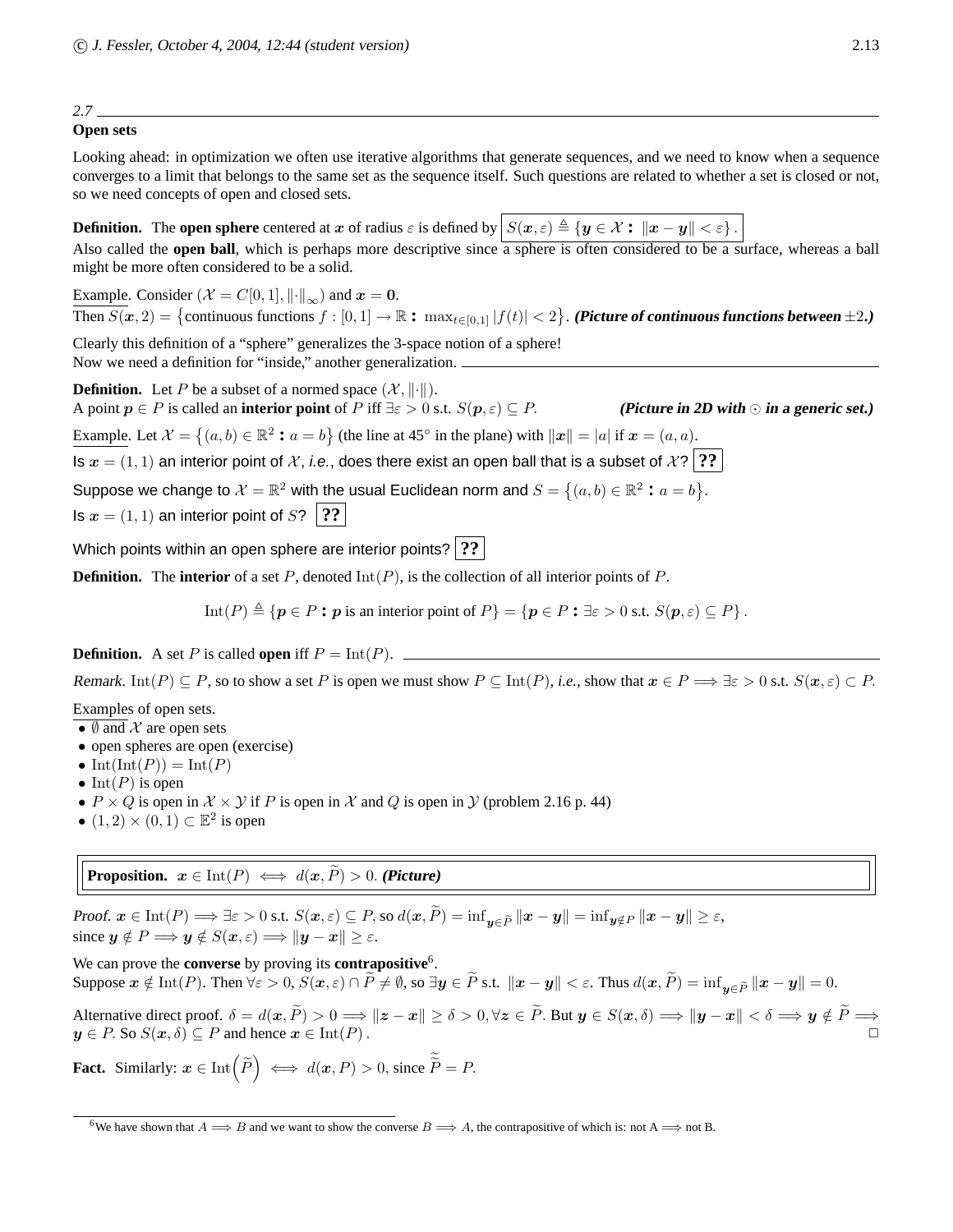**Closed sets**

**Definition.** A point  $x \in \mathcal{X}$  is called a **closure point** (or a **cluster point** or an **adherent point**) of a set P iff

$$
\forall \varepsilon > 0, \ \exists \mathbf{p} \in P \text{ s.t. } \|\mathbf{x} - \mathbf{p}\| < \varepsilon.
$$

**Fact.** If P is nonempty, then x is a closure point of P iff  $d(x, P) = 0$ .

**Definition.** The collection of all closure points of a set P is called the **closure** of P and is denoted  $\overline{P}$ .

Example.  $P = \{1, 1/2, 1/3, \ldots, 1/10\} \Longrightarrow \overline{P} = P$ . Example.  $P = [0, 1) \Longrightarrow \overline{P} = [0, 1]$ . Example.  $P = \{1/n : n \in \mathbb{N}\} \Longrightarrow \overline{P} = P \cup \{0\}.$ Example.  $\overline{\mathbb{Q}} = \mathbb{R}$ .

Properties.

- $\overline{P} = \{x \in \mathcal{X} : d(x, P) = 0\}$  if P is nonempty. (If P is empty, then so is  $\overline{P}$ .)
- $\bullet$   $\underline{P} \subseteq F$
- $\bullet$   $P = F$

**Definition.** A set P is called **closed** iff  $P = \overline{P}$ .

Remark. Since  $P \subseteq \overline{P}$ , to show a set P is closed we must show  $\overline{P} \subseteq P$ , *i.e.*, if p is any closure point of P, then  $p \in P$ .

Examples of closed sets.

- $\bullet$   $\emptyset$  is closed (!)
- $X$  is closed (!)
- $\{x\}$  is closed
- $\{y : d(x, y) \leq 1\}$  is closed

# **Proposition.**

- P is open  $\Longrightarrow \widetilde{P}$  is closed
- P is closed  $\Longrightarrow \widetilde{P}$  is open

Proof. Suppose P is open.  $x \in P \Longrightarrow \exists \varepsilon > 0$  s.t.  $S(x, \varepsilon) \subseteq P \Longrightarrow d(x, \widetilde{P}) \ge \varepsilon > 0 \Longrightarrow x \notin \overline{\widetilde{P}}$ . Thus the contrapositive is  $x \in \overline{P} \Longrightarrow x \notin P$  *i.e.*,  $\overline{P} \subseteq \overline{P}$ . Hence  $\overline{P}$  is closed.

Suppose P is closed.  $x \in \widetilde{P} \Longrightarrow x \notin P = \overline{P} \Longrightarrow \varepsilon \triangleq d(x, P) > 0$ . Thus  $S(x, \varepsilon) \subset \widetilde{P}$  so  $x \in \text{Int}(\widetilde{P})$ . Thus  $\widetilde{P} \subseteq \text{Int}\left(\widetilde{P}\right)$  $\Box$  (See Luenberger errata for p. 25.)

Remark. We could also state the proposition simply as "P is open  $\iff \widetilde{P}$  is closed."

# **Proposition.**

- The intersection of a *finite number* of open sets is open.
- The union of a *finite number* of closed sets is closed.
- The intersection of an *arbitrary number* of closed sets is closed.
- The union of an *arbitrary number* of open sets is open.

# Proof. **Exercise.**

Example. Consider the open intervals  $S_n = (-1/n, 1/n) \subset \mathbb{R}, n = 1, 2, \ldots$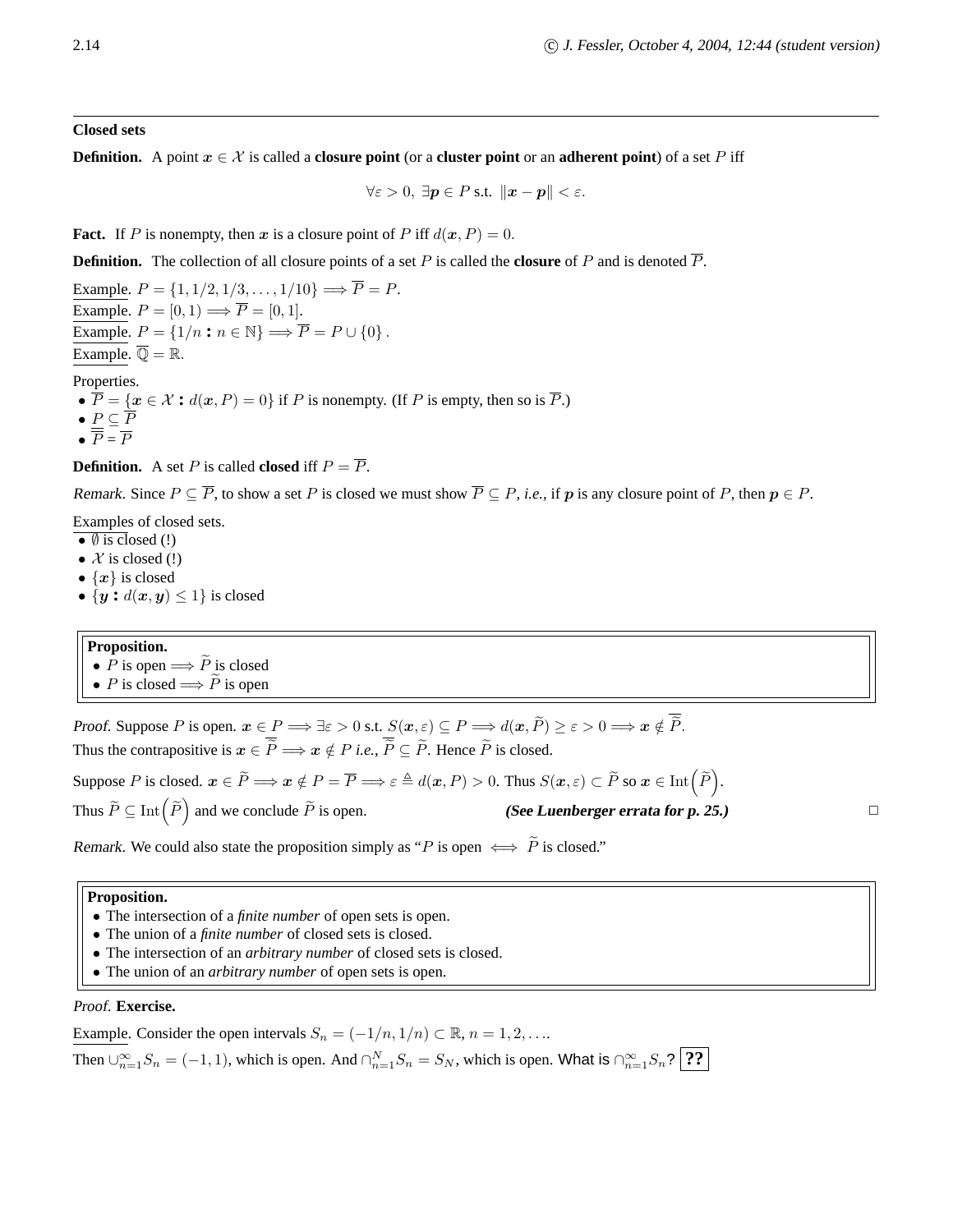Now we consider open and closedness in the context of the special types of sets we considered previously: convex sets and subspaces.

**Proposition.** If C is a convex set in a normed space, then  $\overline{C}$  and  $Int(C)$  are convex.

# Proof. **see text**

# **Open and closed subspaces**

**Fact.** If M is a subspace of X and M is open, then  $M = \mathcal{X}$  [3, p. 229].

**Fact.** If M is a subspace of X, then  $\overline{M}$  is a subspace of X [3, p. 229].

In general, subspaces are not necessarily closed in infinite dimensional normed spaces.

Example. The subspace M of continuous functions in  $\mathcal{L}_2$ . Because the rect function is in  $\mathcal{L}_2$  and is a closure point of M but is not in M. **(Picture)**.

Example. The subspace M of finite-length sequences in  $\ell_2$ . Because the infinite geometric series  $(1, 1/2, 1/4, 1/8, ...)$  is in  $\ell_2$ , and is a closure point of M, but is not in M.

**Caution!** We have now seen one of our first examples of a situation where our intuition from  $\mathbb{E}^3$  does not generalize to general normed spaces! We have been thinking of subspaces as being like planes or hyperplanes. Yet even though planes are closed subsets of  $\mathbb{E}^3$ , subspaces are not necessarily closed in general.

Remark. We had to use infinite-dimensional examples above because (as we will show soon), finite-dimensional subspaces are closed.

# **Closed sets and distances**

**Lemma.** In a normed space, let U and V be disjoint subsets. If V is closed, then  $d(u, V) > 0, \forall u \in U$ . Proof. Pick any  $u \in U$  and suppose  $d(u, V) = 0$ . Then  $u \in \overline{V} = V$  since V is closed. But  $u \in V$  contradicts the assumption that U and V are disjoint.

**Lemma 2.3** *In a normed space,*  $d(\mathbf{y}, S) > 0 \Longrightarrow d(\mathbf{y}, \overline{S}) > 0$ .

# **??**

# **Bounded sets**

**Definition.** A set S in a normed space  $(X, \|\cdot\|)$  is called **bounded** iff  $\exists M < \infty$  such that  $\|x\| \le M$ ,  $\forall x \in S$ .

Are closed sets bounded? | ??

Bounded sets can be open, or closed, or neither.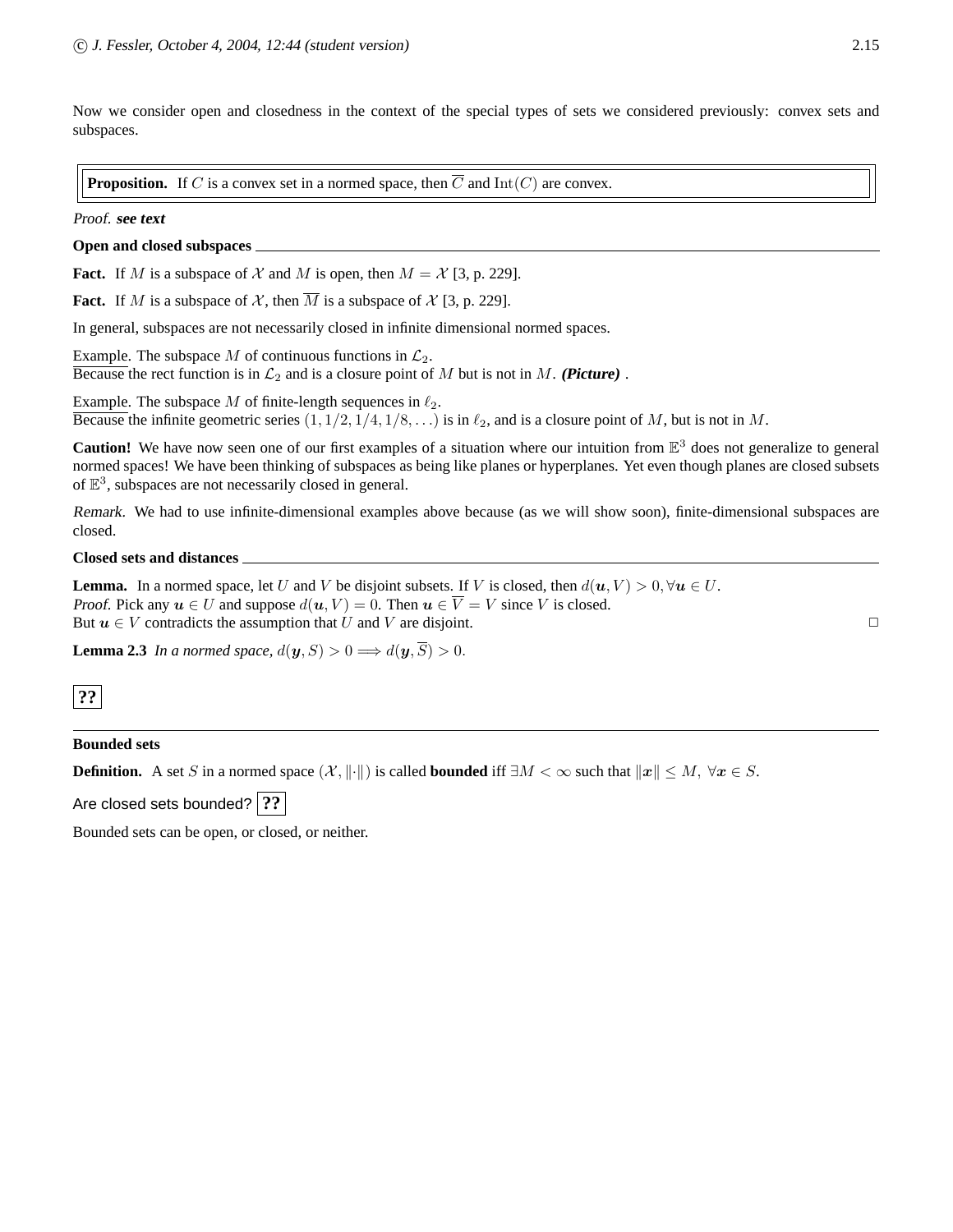#### **Sequences**

**Definition.** A **sequence** is a set of vectors indexed by the natural numbers  $\mathbb{N}$ , *e.g.*,  $\{x_n\} = \{x_n : n \in \mathbb{N}\}\$ . Formally, a sequence is a mapping from  $\mathbb N$  to some vector space  $\mathcal X$ .

**Definition.** If  $\{x_n\}$  is a sequence, and  $n_1 < n_2 < \cdots$ , then  $\{x_{n_i}\}$  is called a **subsequence** of  $\{x_n\}$ .

Notation.  $\{x_n\} \in \mathcal{X}$  iff  $x_n \in \mathcal{X}$ ,  $\forall n$ 

*2.8*

# **Convergence of sequences**

**Definition.** In a normed space, we say a sequence of vectors  $\{x_n\}$  **converges** to a vector x iff the sequence of real numbers  $||x_n - x||$  converges to zero, in which case we write  $x_n \to x$  or  $\lim_{n\to\infty} x_n = x$ . In other words, considering the definition of convergence of real numbers:

$$
x_n \to x \quad \Longleftrightarrow \quad \|x_n - x\| \to 0
$$
  

$$
\iff \forall \varepsilon > 0, \exists N_{\varepsilon} < \infty \text{ s.t. } n \ge N_{\varepsilon} \Longrightarrow \|x_n - x\| < \varepsilon
$$
  

$$
\iff \forall \varepsilon > 0, \exists N_{\varepsilon} < \infty \text{ s.t. } n \ge N_{\varepsilon} \Longrightarrow x_n \in S(x, \varepsilon).
$$

Example. (Infinite dimensional, of course.) Consider  $\mathcal{L}_2[0,1]$  with  $x(t) = 1$  and  $x_n(t) = 1 + t/n$ . Then  $x_n \to x$  because  $||x - x_n||_2 = \sqrt{\int_0^1 |x(t) - x_n(t)|^2 dt} = \sqrt{\int_0^1 |t/n|^2 dt} = \frac{1}{\sqrt{3}n} \to 0$  as  $n \to \infty$ . Example. (Infinite dimensional, of course.) Consider  $\ell_p$  with  $\mathbf{x} = (1, 1/2, 1/3, ...)$  and  $\mathbf{x}_n = (1, 1/2, ..., 1/n, 0, 0, ...)$ . Then  $||x_n - x||_p = \left(\sum_{k=n+1}^{\infty} 1/k^p\right)^{1/p}$ . That power series is convergent (and hence goes to zero as  $n \to \infty$ ) for  $p > 1$ , but

So all norms are not equivalent in general, unlike in finite-dimensional vector spaces.

diverges for  $p = 1$ . So we can say " $x_n \rightarrow x$ " in  $\ell_2$ , for example, but we cannot say that in  $\ell_1!$ 

**Proposition.** The limit of a convergent sequence is unique.

*Proof.* Suppose  $x_n \to x$  and  $x_n \to y$ . Then  $\forall n$ :

$$
\|\boldsymbol{x}-\boldsymbol{y}\|=\|\boldsymbol{x}-\boldsymbol{x}_n+\boldsymbol{x}_n-\boldsymbol{y}\|\leq \|\boldsymbol{x}-\boldsymbol{x}_n\|+\|\boldsymbol{x}_n-\boldsymbol{y}\|
$$

which  $\rightarrow 0$  as  $n \rightarrow \infty$ . Thus  $||x - y|| = 0$  so  $x - y = 0$  so  $x = y$ .

**Proposition.**  $x_n \to x \Longrightarrow ||x_n|| \to ||x||$ .

Proof. As shown earlier,  $||x|| - ||y|| \le ||x - y||$ . Thus,  $||x_n|| - ||x||| \le ||x_n - x|| \to 0$  if  $x_n \to x$ , so  $||x_n|| \to ||x||$ .

**Proposition.** If  $x_n \to x$ , then  $\sup_n ||x_n|| < \infty$ , *i.e.*, convergent sequences are **bounded**.

*Proof.* ∃N<sub>1</sub> s.t.  $||x_n - x|| < 1$ ,  $\forall n > N_1$ . Thus  $||x_n|| = ||x_n - x + x|| \le ||x_n - x|| + ||x|| < 1 + ||x||$ , so  $\sup_n ||x_n|| \leq \max\{1 + ||x||, ||x_1||, \dots, ||x_{N_1}||\} < \infty$ . **(Picture)**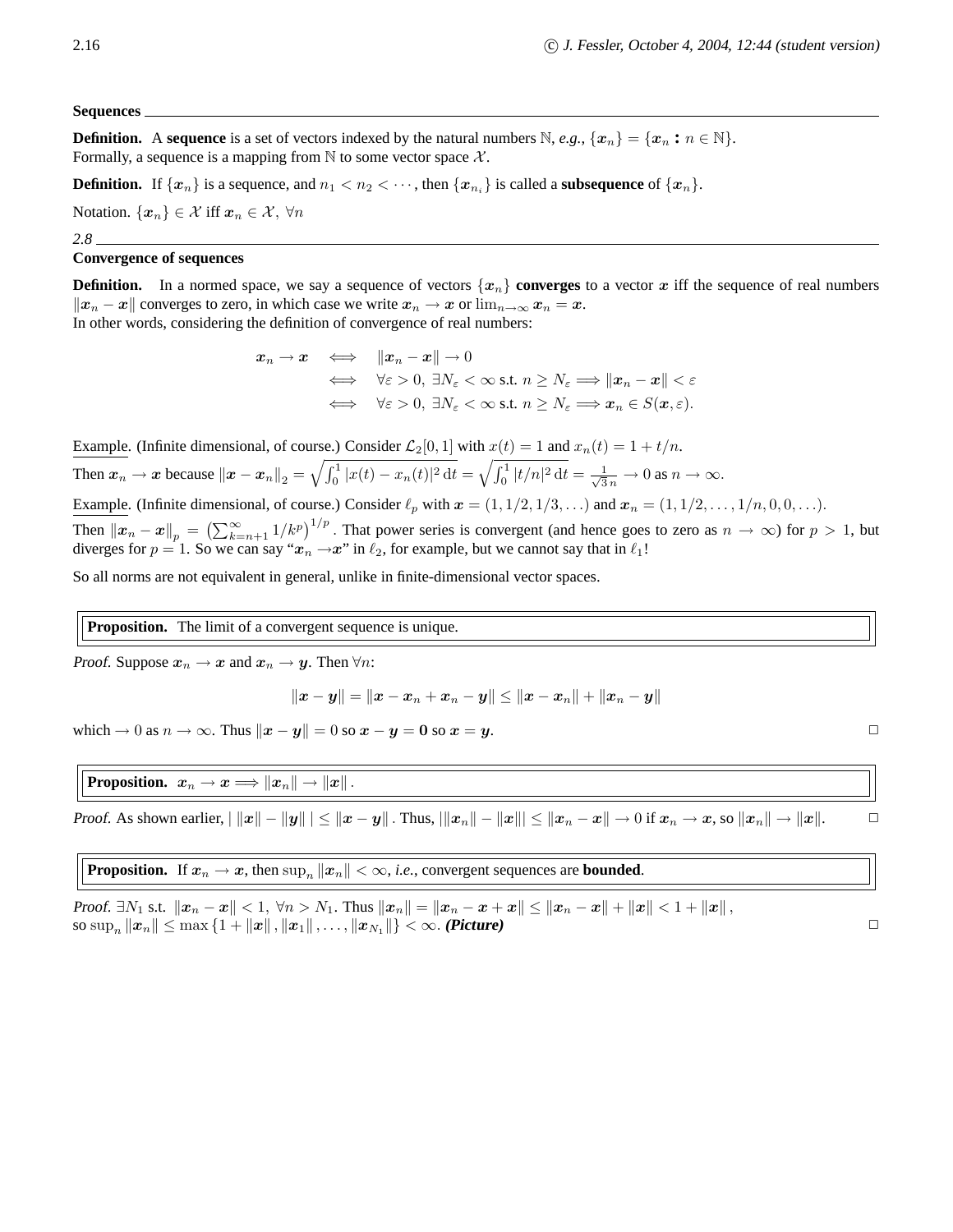The concept of a closed set is closely connected with limits of sequences.

**Definition.** If S is a subset of X, we call  $x \in \mathcal{X}$  a **limit point** of S iff there is a sequence of elements of S that converges to x.

**Proposition.** x is a limit point of S iff  $x \in \overline{S}$ . *Thus limit points and cluster points are equivalent!* 

Proof. If x is a limit point, then  $\exists \{x_n\} \in S$  s.t.  $x_n \to x$ . Thus  $d(x, \{x_n\}_{n=1}^{\infty}) = 0$ , so  $d(x, S) = 0$ . Hence  $x \in \overline{S}$ . Suppose  $x \in \overline{S}$ . Then  $\forall \varepsilon > 0$ ,  $\exists y \in S$  s.t.  $\|x - y\| < \varepsilon$ . Choose  $\varepsilon = 1/n$  and identify  $x_n$  with the corresponding y. Since  $||x_n - x|| < 1/n$ , we see  $x_n \to x$ , so x is a limit point of S.

**Corollary**. A set is closed iff it contains its limit points.

# **Summary**

- distance
- open sphere
- interior point & interior
- open set  $=$  its interior
- closure point:  $d(x, P) = 0$ , & closure
- $\bullet$  closed set = its closure
- bounded set
- convergence sequences
- $\bullet$  limit point of a set (exists convergent sequence to it) = cluster point
- closed sets contain their limit points

**Series** (A special kind of sequence.)

**Definition.** An **infinite series** of the form  $\sum_{i=1}^{\infty} x_i$  is said to **converge** to x in a normed space iff the sequence of partial sums  $s_n = \sum_{i=1}^n x_i$  converges to x, in which case we write  $x = \sum_{i=1}^{\infty} x_i$  as short hand for  $x = \lim_{n \to \infty} \sum_{i=1}^n x_i$ .

Caution. Sometimes as a lazy short hand one might write  $\sum_{i=1}^{\infty} 1/i = \infty$ . Saying that  $\sum_{i=1}^{\infty} \alpha_i = \infty$  is shorthand for saying  $\forall M < \infty, \exists N \in \mathbb{N} \text{ s.t. } n > N \Longrightarrow \sum_{i=1}^{n} \alpha_i > M.$ 

Since  $\infty \notin \mathbb{R}$ , it is truly an abuse of notation to write  $\sum_{n=1}^{\infty} 1/n = \infty$ , because in the above definition of convergence of an infinite series, it is implied that the limit  $x$  is an element of  $\mathcal{X}$ .

Example. In  $\ell_2$ , consider  $x = (1, 1/2, 1/3, ...)$  and  $x_n = (0, \ldots, 0, 1/n, 0, ...)$  where  $1/n$  is in the *n*th element. Then  $\sum_{i=1}^{\infty} x_i$  converges to x. (But it does not converge in  $\ell_1$ .)

 ${}^7A \subseteq B \Longrightarrow d(\mathbf{x},B) \leq d(\mathbf{x},A)$ . **(Picture)**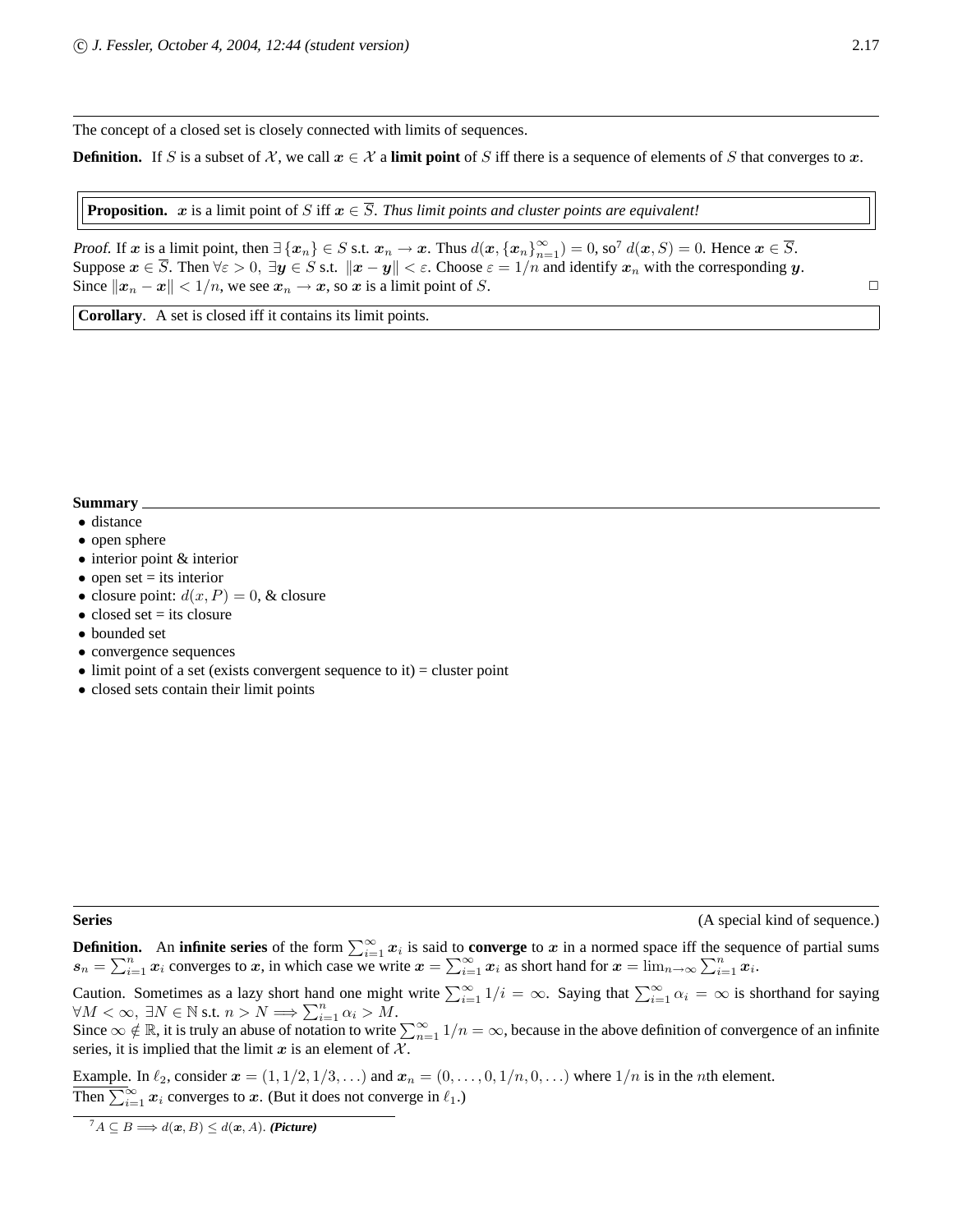# **Cauchy sequences**

Often in convergence analysis it is easier to examine  $||x_n - x_m||$  than  $||x_n - x_{\star}||$ , especially if we have not yet shown that a limit  $x_*$  even exists.

**Definition.** A sequence  $\{x_n\}$  in a normed space is called a **Cauchy sequence** iff

$$
\|\boldsymbol{x}_n-\boldsymbol{x}_m\|\to 0 \text{ as } n,m\to\infty.
$$

In other words,

$$
\forall \varepsilon > 0, \ \exists N > 0 \text{ s.t. } n, m > N \Longrightarrow ||\boldsymbol{x}_n - \boldsymbol{x}_m|| < \varepsilon.
$$

**Fact.** In a normed space, every convergent sequence is a Cauchy sequence, since if  $x_n \to x$ , then

$$
||x_n - x_m|| \le ||x_n - x|| + ||x_m - x|| \to 0.
$$

Note the repeated use of the triangle inequality in proofs. In a normed space, it is about all we have to work with!

The *converse* of the above fact is *not* true in general: Cauchy sequences need not converge in general normed spaces. This is a bit unfortunate since the converse is what we would really like to use usually!

Example. Consider the sequence of functions  $f_n(t) = 1 - e^{-nt}$  in the normed space

$$
\left(\mathcal{X} = \{f : [0,1] \to \mathbb{R} : f \text{ continuous}\}, ||f|| = ||f||_1 = \int_0^1 |f(t)| dt\right), \text{ (Picture)}.
$$

 $||f_n - f_m|| = \int_0^1 |e^{-nt} - e^{-mt}| dt = |(1 - e^{-n})/n - (1 - e^{-m})/m| \to 0$  as  $n, m \to \infty$ . So  $\{f_n\}$  is Cauchy. But the "apparent limit" of  $f_n$  is a step function, which is not continuous, and hence not an element of  $\mathcal{X}$ .

How can we "fix" this problem?

- Broaden the vector space X to  $\mathcal{L}_1[0, 1]$  (*i.e.*, drop the continuity requirement).
- Replace the norm  $||f||_1$  with  $||f||_{\infty}$ .

One can show for this example that  $||f_n - f_m||_{\infty}$  does not approach zero as "n,  $m \to \infty$ ." (For any fixed  $m$ ,  $||f_n - f_m||_{\infty} \to 1$  as  $n \to \infty$ .)

This "incompleteness" can also arise even in subspaces of  $\ell_2$ .

Example.  $X = set$  of infinite sequence of reals with only finitely many nonzero terms:

$$
\mathcal{X} = \{(a_1, \dots, a_k, 0, 0, \dots) : k \ge 1, a_i \in \mathbb{R}\}\
$$

with the  $\ell_p$  norm  $||x||_p$ . Now consider the sequence with elements  $x_n = (1, 1/2, 1/4, \ldots, 1/2^n, 0, 0, \ldots)$ .

Since  $||x_n - x_m||_p = \left(\sum_{k=\min\{n+1,m+1\}}^{\max\{n,m\}} \left(\frac{1}{2^k}\right)^p\right)^{1/p}$ ≤  $\left(\frac{1}{2^{p\min\{m,n\}}}\frac{1}{1-1/2^p}\right)^{1/p}\to 0$  as  $n,m\to\infty$ ,  $\{\mathbf{x}_n\}$  is Cauchy. But there is no  $x \in \mathcal{X}$  to which  $\{x_n\}$  converges.

In some sense, the problem is that  $X$  has "holes" in it. Broadening the space is the natural solution. Is there an alternate norm that would make this vector space  $X$  complete? (I doubt it, can you show otherwise?)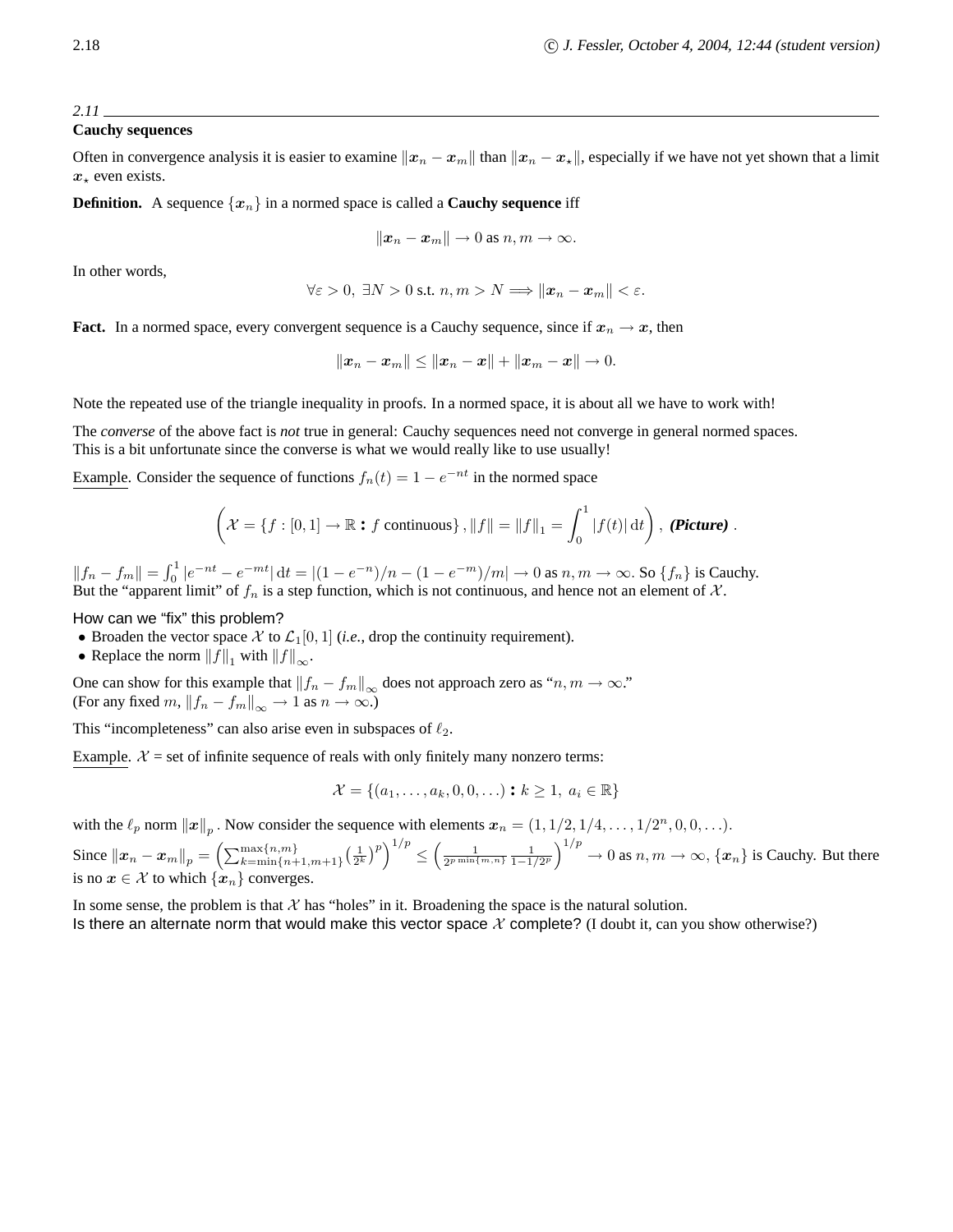# **Banach spaces**

Often we prefer to use normed spaces that are free of the pathologies described in the preceding examples, so we name them.

**Definition.** A normed space  $(\mathcal{X}, \|\cdot\|)$  is called **complete** iff every Cauchy sequence in X has a limit in X (and hence converges).

**Definition.** A complete normed space is called a **Banach space**.

Examples of Banach spaces

- $\overline{\left(\mathbb{R}^n, \left\|\cdot\right\|_p\right)}$ , for  $p \in \left[1, \infty\right]$
- $C[a, b]$  with  $||f||_{\infty} = \sup_{t \in [a, b]} |f(t)|$
- $\bullet\,\,\ell_p$  for  $p\in [1,\infty]$  with usual  $\left\Vert \boldsymbol{x}\right\Vert _{p}$
- $\mathcal{L}_p[a, b]$  for  $p \in [1, \infty]$  with usual  $||f||_p$

Is finding a suitable Banach space usually difficult? Fortunately not, since every normed space has a **completion**.

**Theorem.** *If*  $(X, \|\cdot\|_X)$  *is a normed space, then*  $\exists (Y, \|\cdot\|_Y)$  *that is a Banach space (called a <i>completion* of X) with • X *is a subspace of* Y •  $\overline{\mathcal{X}} = \mathcal{Y}$  $\bullet x \in \mathcal{X} \Longrightarrow \|x\|_{\mathcal{X}} = \|x\|_{\mathcal{Y}}.$ *Moreover,* Y *is essentially unique (*i.e.*, all the completions of* X *are isometric with one another [3, p. 121]).*

Example.  $\mathcal{L}_1[0,1]$  is the completion of  $\left(\mathcal{X} = \{f : [0,1] \to \mathbb{R} : f \text{ continuous}\}\right), ||f|| = ||f||_1 = \int_0^1 |f(t)| dt\right)$ .

Example.  $\mathcal{L}_p[a, b]$  is the completion of  $R_p[a, b]$  for  $p \in [1, \infty]$ .

Showing such results for  $\mathcal{L}_p$  requires measure theory.

Showing completeness of  $C[a, b]$  uses the following fact that is a key result from Math 451.

**Theorem.**  $(\mathbb{R}, |\cdot|)$  *is complete,* i.e., if  $\{\alpha_n\} \subset \mathbb{R}$  *is Cauchy, then*  $\exists \alpha \in \mathbb{R}$  *s.t.*  $\alpha_n \to \alpha$ *.* 

There exist bounded functions that are Lebesgue integrable but not Riemann integrable, *e.g.* the indicator function on the rationals [3, p. 561]. And in fact  $R_1[a, b]$  is not complete [3, p. 564].

*2.12*

# **Complete subsets**

**Definition.** A subset S of a normed space is **complete** iff every Cauchy sequence from the subset converges to a limit within S.

Example. Any finite set is complete. (The next theorems give more interesting cases.)

**Theorem.** *In a normed space, any complete subset is closed.*

*Proof.* If  $P \subseteq \mathcal{X}$  is complete, then every Cauchy sequence in P has a limit in P. Thus all convergent sequences (which are of course Cauchy) have limits in P. Thus P is closed.  $\Box$ 

**Theorem.** *In a Banach space, a subset is complete if and only if it is closed.*

Proof. The "only if" direction follows from the preceding theorem.

Suppose P is closed and  $\{x_n\}$  is a Cauchy sequence in P (and hence in X). Since X is Banach,  $\exists x \in \mathcal{X}$  such that  $x_n \to x$ . Hence x is a limit point of P. Since P is closed,  $x \in P$ . Thus P is complete.

**Exercise.** In a normed space, intersections of arbitrarily many complete subsets are complete.

What about unions of complete subsets? **??** | ??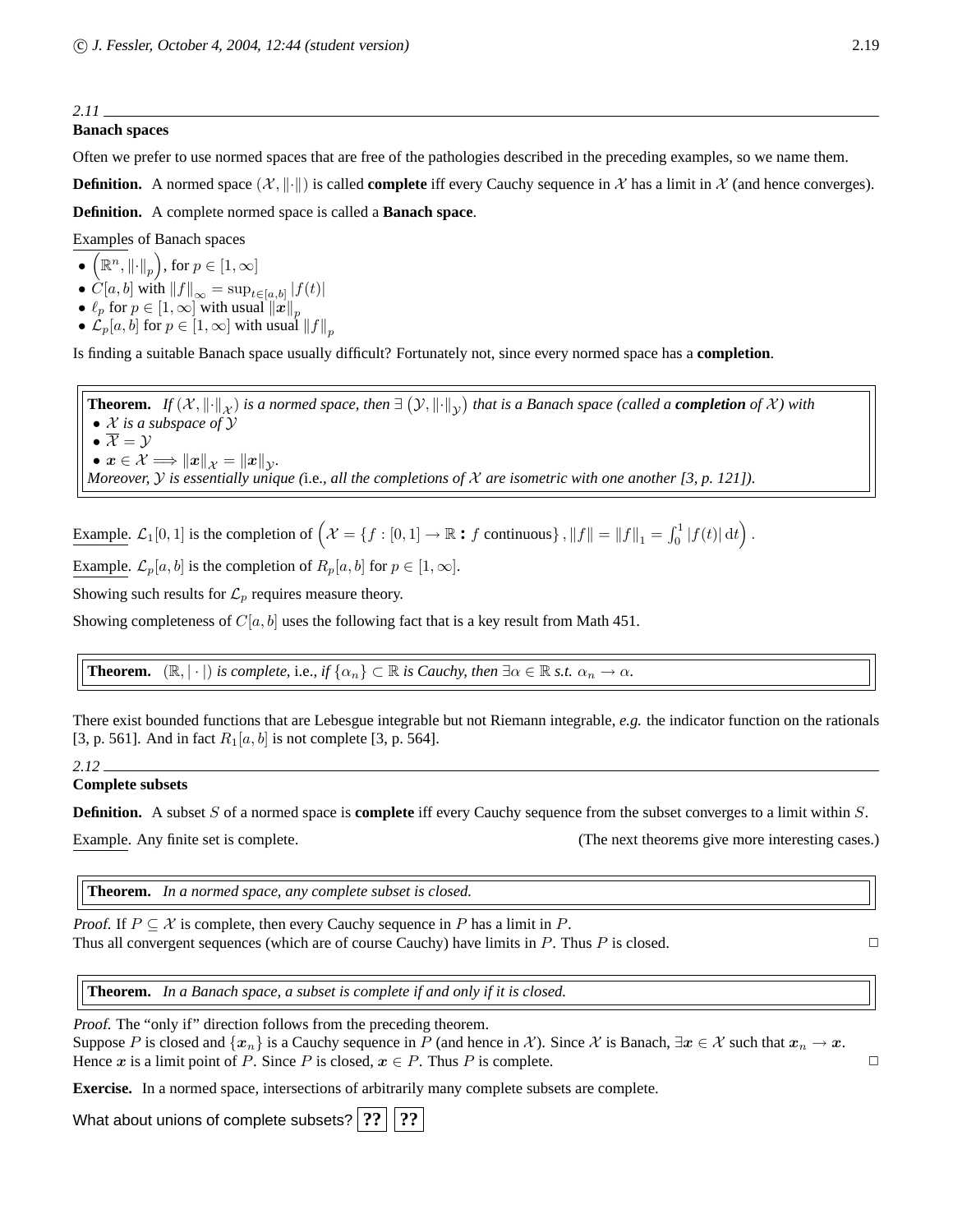There is an asymmetry between the two preceding theorems. We assumed a normed space to show complete set  $\implies$  closed set, but we assumed a Banach space to show closed set  $\implies$  complete set.

Is the stronger assumption (of a Banach space) truly necessary to show closed set  $\Rightarrow$  complete set?  $\ket{?}$ 

Ok, but in some (incomplete)  $\mathcal X$  is there a closed *proper* subset that is incomplete? **??** 

In the preceding theorem we assumed we are already working in a Banach space. What if we only have an ordinary normed space? Are there complete subsets of it? The next theorem shows that the answer can be yes, at least for finite-dimensional subspaces.

Recall that if M is a subspace of a normed space X, then  $d(\alpha x, M) = |\alpha| d(x, M)$  for all  $x \in \mathcal{X}$  and  $\alpha \in \mathcal{F}$ .

**Theorem.** *Any finite-dimensional subspace of a normed space is complete (and hence closed).*

Proof. By induction on the dimension of the subspace.

For a 1D subspace:  $M = \{ \alpha e : \alpha \in \mathcal{F} \}$ , where  $e \in \mathcal{X}$  is a fixed basis vector.

Any Cauchy sequence  $\{x_n\}$  in this subspace has elements of the form  $x_n = \alpha_n e$ . Since  $||x_n - x_m|| = |\alpha_n - \alpha_m|| ||e||$ , the sequence of reals  $\{\alpha_n\}$  is also Cauchy and hence convergent (to some limit  $\alpha$ ) since  $\mathbb{E}^1 = (\mathbb{R}, |\cdot|)$  is complete.

Thus,  $\|x_n - \alpha e\| = |\alpha_n - \alpha| \|e\| \to 0$ , so  $x_n \to x = \alpha e \in M$ . Hence, any 1D subspace of a normed space is complete.

Now assume the theorem is true for subspaces of dimension  $N - 1$ . Suppose M is a N-dimensional subspace of a normed space  $\mathcal{X}$ . We must show that M is complete.

Let  $e_1, \ldots, e_N$  denote a basis for M. For  $k = 1, \ldots, N$ , define  $M_k = [\{e_1, \ldots, e_{k-1}, e_{k+1}, \ldots, e_N\}]$  and  $\delta_k = d(e_k, M_k)$ .

Claim:  $\delta_k > 0$ .

Suppose  $\delta_k = 0$ . Then since  $M_k$  is a  $N - 1$  dimensional space it is complete by assumption and hence closed, so  $d(e_k, M_k) = 0$ would imply  $e_k \in M_k$ , contradicting the linear independence of  $\{e_k\}$ .

Suppose  $\{x_n\} \in M$  is Cauchy. Each  $x_n$  has a (unique) representation  $x_n = \sum_{k=1}^N \lambda_k^n e_k$ , so for each  $k \in \{1, \dots, N\}$ :

$$
\begin{aligned}\n\|\boldsymbol{x}_n - \boldsymbol{x}_m\| &= \left\|\sum_{k=1}^N (\lambda_k^n - \lambda_k^m) \boldsymbol{e}_k\right\| = \left\|(\lambda_k^n - \lambda_k^m) \boldsymbol{e}_k - \sum_{j \neq k}^N (\lambda_j^m - \lambda_j^n) \boldsymbol{e}_j\right\| \ge d((\lambda_k^n - \lambda_k^m) \boldsymbol{e}_k, M_k) \\
&= |\lambda_k^n - \lambda_k^m| \, d(\boldsymbol{e}_k, M_k) = |\lambda_k^n - \lambda_k^m| \, \delta_k.\n\end{aligned}
$$

Since  $||x_n - x_m|| \to 0$  for a Cauchy sequence, we see that  $|\lambda_k^n - \lambda_k^m| \to 0$  since  $\delta_k > 0$ . Thus  $\{\lambda_k^n\}$  is Cauchy and hence (by the completeness of  $\mathbb R$ ) converges to some limit  $\lambda_k$ . Defining  $x = \sum_{k=1}^N \lambda_k e_k \in M$  we find that  $x_n \to x$  since

$$
\|\boldsymbol{x}_n-\boldsymbol{x}\|=\left\|\sum_{k=1}^N(\lambda_k^n-\lambda_k)\boldsymbol{e}_k\right\|\leq \sum_{k=1}^N|\lambda_k^n-\lambda_k|\,\|\boldsymbol{e}_k\|\to 0.
$$

Thus any such Cauchy sequence in M converges to a limit in M, so M is complete.  $\Box$ 

Note this proof's immediate use of the basis to represent any  $x \in M$ . Proofs about finite-dimensional spaces often start this way.

**Corollary**.

- Any finite-dimensional subspace of a normed space is closed.
- Any finite-dimensional normed space is complete (and closed).

**Exercise.** [3, p. 218]. A (Hamel) basis for a Banach space is either finite or uncountably infinite.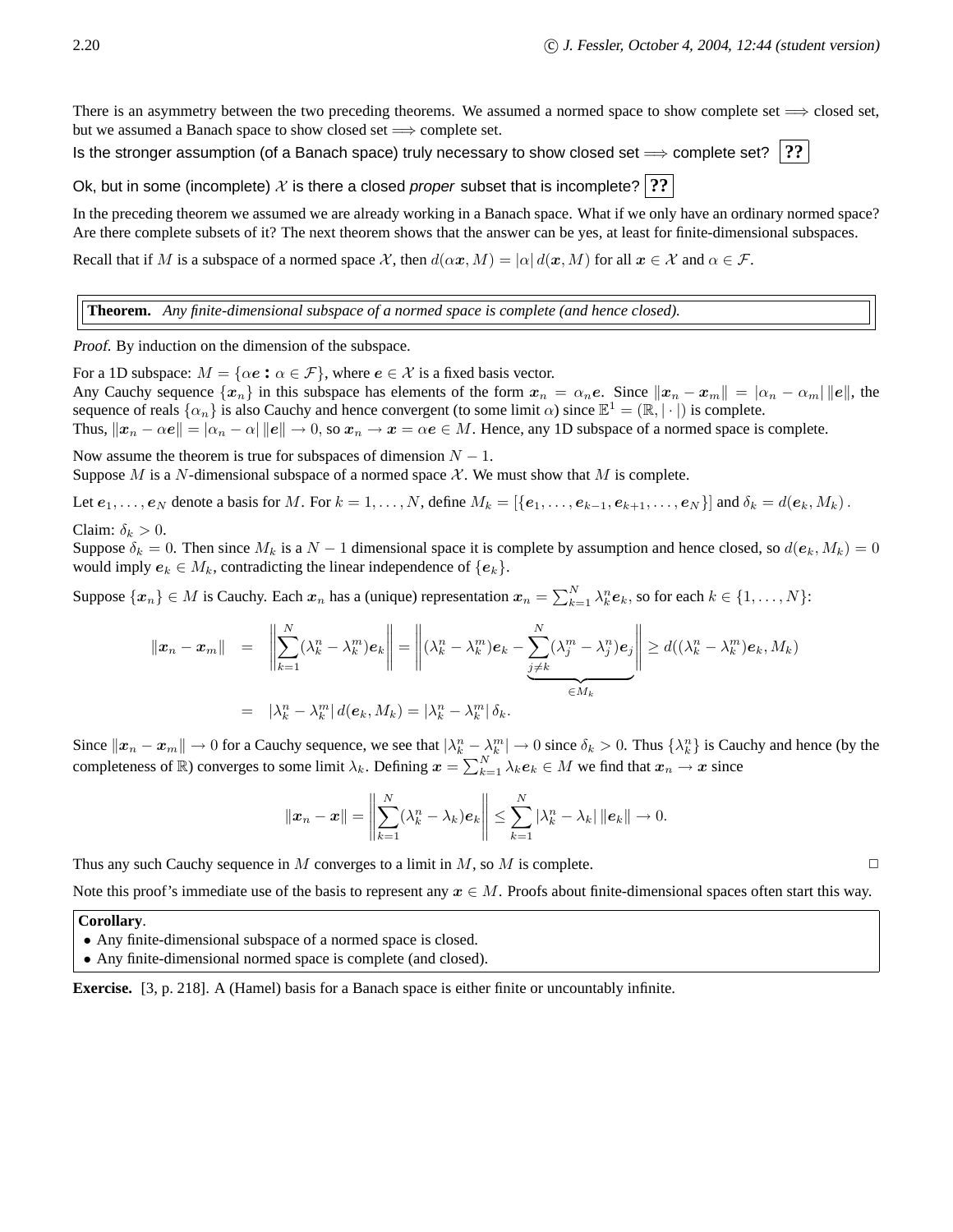# **Transformations**

In systems theory, we analyze many systems and mathematical operations that *transform* one signal into another.

**Definition.** Let X and Y be two vector spaces (over a common field  $\mathcal{F}$ ), and let D be a subset of X. A rule "T" that assigns a single element  $y \in \mathcal{Y}$  to each  $x \in D$  is called a **transformation** from  $\mathcal{X}$  to  $\mathcal{Y}$  with **domain** D. We write  $y = T(x)$  and  $T : \mathcal{X} \to \mathcal{Y}$ . or  $T : D \to \mathcal{Y}$ .

See *p. 27* or c1 review notes for **one-to-one** and **onto**.

**Definition.** A transformation from a vector space X (over a scalar field F) into F is called a **functional** on X.

Example. A norm is a functional.

# **Linear transformations**

**Definition.** A transformation  $T : \mathcal{X} \to \mathcal{Y}$  (where X and Y are vector spaces over a common field) is called **linear** iff

 $T(\alpha x_1 + \beta x_2) = \alpha T(x_1) + \beta T(x_2), \ \forall x_1, x_2 \in \mathcal{X}, \ \forall \alpha, \beta \in \mathcal{F}.$ 

**Definition.** If T is a linear transformation from X into X itself, then we say T is a **linear operator**.

However, the terminology distinguishing linear transformations from linear operators is not universal, and the two terms are often used interchangeably.

Example. Let  $\mathcal{F} = \mathbb{R}$  and let  $\mathcal{X} = \mathcal{Y}$  be the space of continuous functions on [0, 1].

Define the linear transformation T by:  $F = T(f)$  iff  $F(t) = \int_0^t f(\tau) d\tau$ . Integration (with suitable limits) is a linear transformation.

Simple fact for linear transformations:

•  $T(0) = 0$ . Proof.  $T(0) = T(00) = 0$   $T(0) = 0$ . This is called the "zero in, zero out" property in linear systems theory.

Caution! (From Linear Systems by T. Kailath.) By induction it follows that  $T(\sum_{i=1}^n \alpha_i \mathbf{x}_i) = \sum_{i=1}^n \alpha_i T(\mathbf{x}_i)$  for any finite n, but the above *does not* imply in general that linearity holds for infinite summations or integrals.

Further assumptions about "smoothness" or "regularity" or "continuity" of T are needed for that.

This point is always glossed over in introductory signals and systems courses, where infinite sums (and integrals) are routinely "passed through" linear systems according to the superposition property, with no attempt to verify the validity of such exchanges.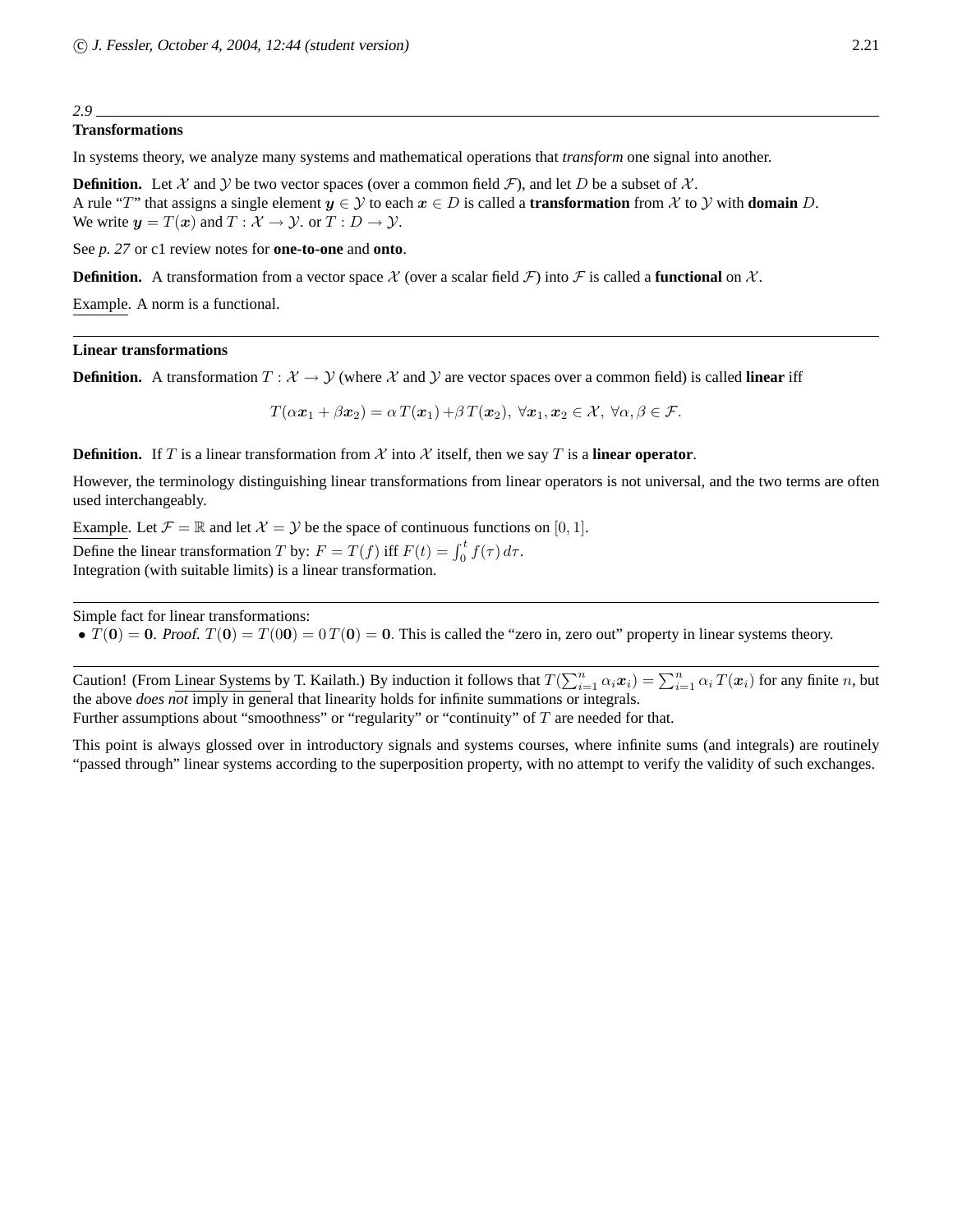# **Continuity**

To define such continuity, we restrict attention to normed spaces.

Note that a transformation can be continuous for one pair of normed spaces but discontinuous for another pair, *e.g.* [3, p. 63,65].

**Definition.** A transformation T from a *normed space*  $(X, \|\cdot\|_X)$  into a *normed space*  $(Y, \|\cdot\|_Y)$  is called **continuous** at  $x_0 \in X$ iff

$$
\forall \varepsilon > 0, \ \exists \delta = \delta(\boldsymbol{x}_0, \varepsilon) > 0 \text{ s.t. } \|\boldsymbol{x} - \boldsymbol{x}_0\|_{\mathcal{X}} < \delta \Longrightarrow \|T(\boldsymbol{x}) - T(\boldsymbol{x}_0)\|_{\mathcal{Y}} < \varepsilon.
$$

# **Definition.** If T is continuous at all  $x_0 \in \mathcal{X}$ , then we simply call T **continuous**.

Example.  $f: \mathcal{X} \to \mathbb{R}$  defined by  $f(x) = d(x, S)$  is continuous for any set S in a normed space X, since  $|d(x, S) - d(y, S)| \le$  $\|x - y\|.$ 

**Definition.** A transformation T from a *normed space*  $(X, \|\cdot\|_X)$  into a *normed space*  $(Y, \|\cdot\|_Y)$  is called **uniformly continuous** iff

$$
\forall \varepsilon > 0, \ \exists \delta = \delta(\varepsilon) > 0 \text{ s.t. } \left\| \boldsymbol{x} - \boldsymbol{z} \right\|_{\mathcal{X}} < \delta \Longrightarrow \left\| T(\boldsymbol{x}) - T(\boldsymbol{z}) \right\|_{\mathcal{Y}} < \varepsilon.
$$

Here  $\delta$  depends only on  $\varepsilon$ . Sometimes  $\delta(\varepsilon)$  is called the **modulus of continuity** of T.

Example. Is  $\Vert \cdot \Vert$  uniformly continuous? **??** 

We often want to exchange transformations and limits; the following proposition shows that continuity is the key condition.

**Proposition.** A transformation T from a *normed space*  $(\mathcal{X}, \|\cdot\|_{\mathcal{X}})$  into a *normed space*  $(\mathcal{Y}, \|\cdot\|_{\mathcal{Y}})$  is **continuous** at  $x \in \mathcal{X}$  iff  $x_n \to x \Longrightarrow T(x_n) \to T(x)$  (for any such sequence  $\{x_n\}$ ), *i.e.*,  $\lim_{n \to \infty} T(x_n) = T\left(\lim_{n \to \infty} x_n\right)$ .

Proof. **see text**

**Exercise.** A linear transformation from a finite-dimensional normed space to any normed space is continuous.

Thus any "counter-example" showing a linear transformation that is not continuous will be infinite dimensional, *e.g.*, the integrator system example [3, p.63].

Example. Consider  $\mathcal{X} = \mathcal{Y} = \mathcal{L}_2[\mathbb{R}]$  and the linear operator T corresponding to the integral transformation:  $y(t) = \int_{-\infty}^t x(\tau) d\tau$ . We show that T is not continuous at  $x_0 = 0$ . (And in fact is discontinuous everywhere!)

Consider the specific signals:



An example of a continuous (linear) operator in an infinite dimensional vector space is the discrete-time convolution operator.

Example. Consider  $\mathcal{X} = \mathcal{Y} = \ell_{\infty}$  and the transformation  $y = T(x) \iff y_n = \sum_{k=-\infty}^{\infty} h_{n-k} x_k$ , where  $h \in \ell_1$ . Note that  $\ell_1$  corresponds to BIBO stability!

**Exercise.** Show that  $||T(x)||_{\infty} \le ||h||_1 ||x||_{\infty}$ . (This also ensures that  $T(x)$  is well defined.)

Thus, since T is linear, if  $x, z \in \ell_{\infty}$  then  $||T(x) - T(z)||_{\infty} = ||T(x - z)||_{\infty} \le ||h||_1 ||x - z||_{\infty}$ , so T is (uniformly) continuous, with  $\delta(\varepsilon) = \varepsilon / ||h||_1$ . So BIBO LTI systems are uniformly continuous, and thus for such systems we can freely exchange limits and sums. (And in fact we would need to make such exchanges to derive rigorously convolution properties like the commutative property.)

We will talk much more about such **bounded linear operators** in *Ch. 6*.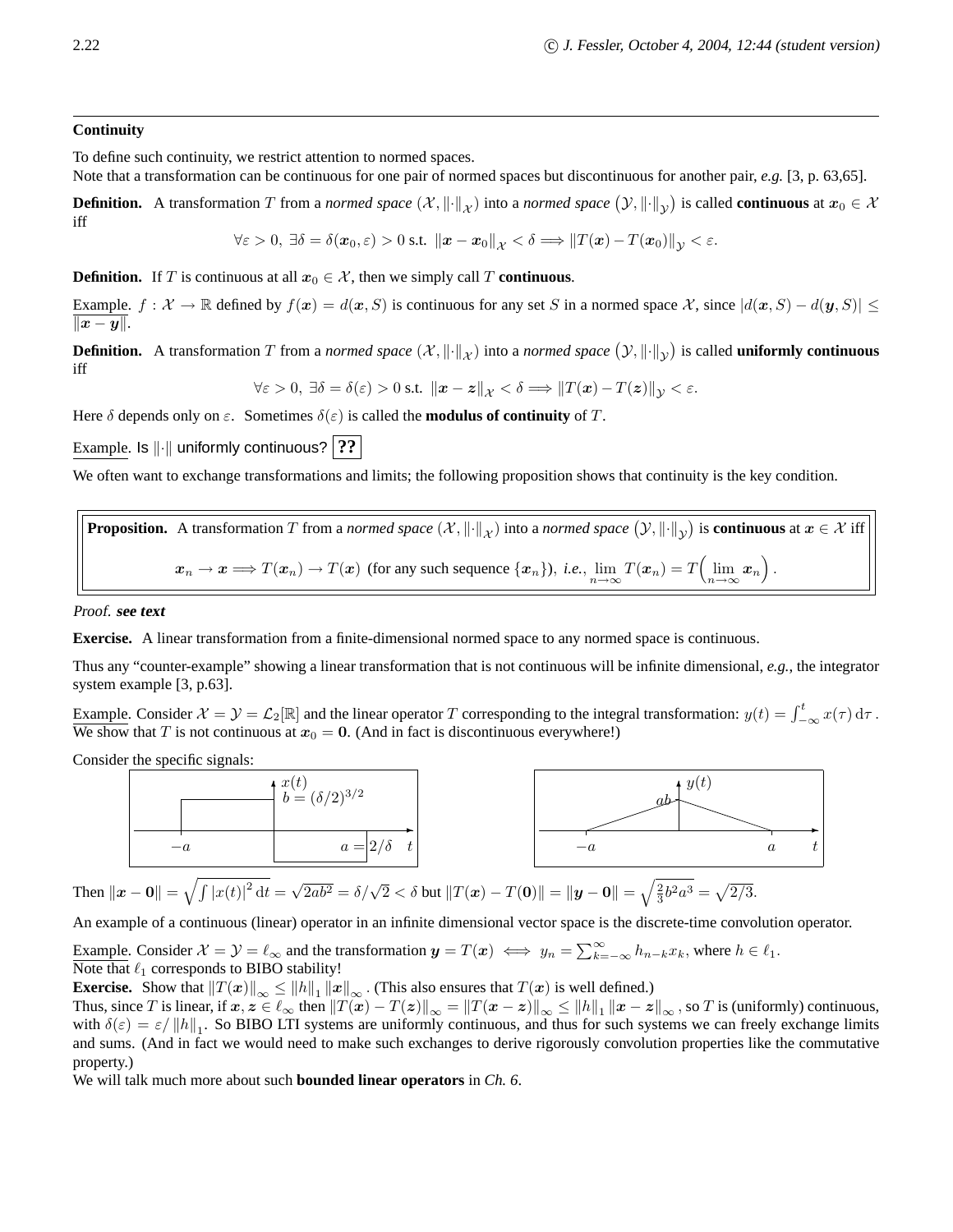# **Compactness**

Optimization is about maximizing a functional over some set, or more precisely, usually about finding the maximizer (within some set) of a functional. When does a functional achieve its maximum? We wish that the answer were "if the set is closed and bounded," but unfortunately that is incorrect in general. The concept of a **compact set** helps answer this question in general.

**Definition.** A subset K of a normed space  $(\mathcal{X}, \|\cdot\|)$  is called **compact** or **sequentially compact** iff every sequence  $\{x_n\}$  in K has some subsequence  $\{x_{n_i}\}\$ that converges to a limit  $x \in K$ .

(This is not quite the definition of compactness typically used first in a real analysis course, but it is more convenient for our purposes. One can first define a compact set in terms of set coverings, and then prove that a metric space is compact if and only if it is sequentially compact, *e.g.*, [2, p. 63].)

As usual, having defined a new concept, we now attempt to relate it to previously defined concepts.

Can a cone (other than  $\{0\}$ ) be compact? **??** 

**Exercise.** In a normed space, arbitrary intersections of compact subsets are compact.

**Exercise.** What about unions?  $|??$  | ??

**Lemma.** If  $x_n \to x$  and  $\{x_{n_i}\}\)$  is a subsequence of  $\{x_n\}$ , then  $\lim_{i \to \infty} x_{n_i} = x$ . *Proof.* Pick any  $\varepsilon > 0$ .  $x_n \to x \Longrightarrow \exists N \text{ s.t. } n > N \Longrightarrow ||x_n - x|| < \varepsilon$ . Choose I such that  $i > I \Longrightarrow n_i > N$ . Then  $i > I \Longrightarrow ||x_{n_i} - x|| < \varepsilon$ .

**Proposition.** A compact subset K of a normed space  $(\mathcal{X}, \|\cdot\|)$  is complete, closed, (and bounded).

# Proof.

• Claim:  $K$  is complete, because Cauchy sequences will have limits in a compact set  $K$ . Let  $\{x_n\}$  be any Cauchy in K, then  $\forall \varepsilon > 0$ ,  $\exists M$  s.t.  $n, m > M \Longrightarrow ||x_n - x_m|| < \varepsilon/2$ . Since K is compact,  $\exists \{n_i\}$  s.t.  $x_{n_i} \to x \in K$ , *i.e.*,  $\forall \varepsilon > 0$ ,  $\exists I$  s.t.  $i > I \Longrightarrow ||x_{n_i} - x|| < \varepsilon/2$ . For any  $\varepsilon > 0$ , let  $N = \max\{M, n_I\}$ . For  $n > N$  and  $i > I$  we have  $||x_n - x|| \le ||x_n - x_{n_i}|| + ||x_{n_i} - x|| < \varepsilon/2 + \varepsilon/2 = \varepsilon$ . Thus  $x_n \to x$ .

- To show K is closed, we show that  $x_n \to x \implies x \in K$  for  $\{x_n\} \in K$ .  ${x_n} \in K \Longrightarrow \exists x_{n_i} \to y \in K$ . But  $x_n \to x \Longrightarrow x_{n_i} \to x$ , so  $x = y \in K$ . Thus K is closed.
- Before we show boundedness, we need to prove the Weierstrass theorem!  $\Box$

So is the reverse true? Are closed and bounded sets compact?

The following theorem shows that in general the answer is "yes" in finite-dimensional normed spaces. (But not in general.)

**Theorem.** In a normed space  $(X, \|\cdot\|)$ , the following are equivalent.

- *(a)* X *is finite dimensional.*
- *(b) Every closed and bounded subset is compact.*
- *(c)* The closed unit ball  $B_1(0) = \{x \in \mathcal{X} : ||x|| \le 1\}$  is compact [3, p. 269].

### Proof.

(a)  $\Longrightarrow$  (b) is the Heine-Borel theorem (see Math 451...)

 $(b) \Longrightarrow (c)$  is obvious

 $(c) \implies$  (a) will be a homework problem

This theorem illustrates why infinite-dimensional spaces are more challenging than finite-dimensional spaces. The fact that every closed and bounded subset is compact can be very useful in finite dimensional problems, and we do not have this tool in general infinite-dimensional cases.

By having a notion of compactness, we can make statements (such as the Weierstrass theorem below) that apply to both infinite and finite-dimensional spaces, whereas those statements would not hold if we merely assumed that the sets were closed and bounded.

Analogy: we write sup when we think max. Here, we write compact when we think "closed and bounded."

**Summary**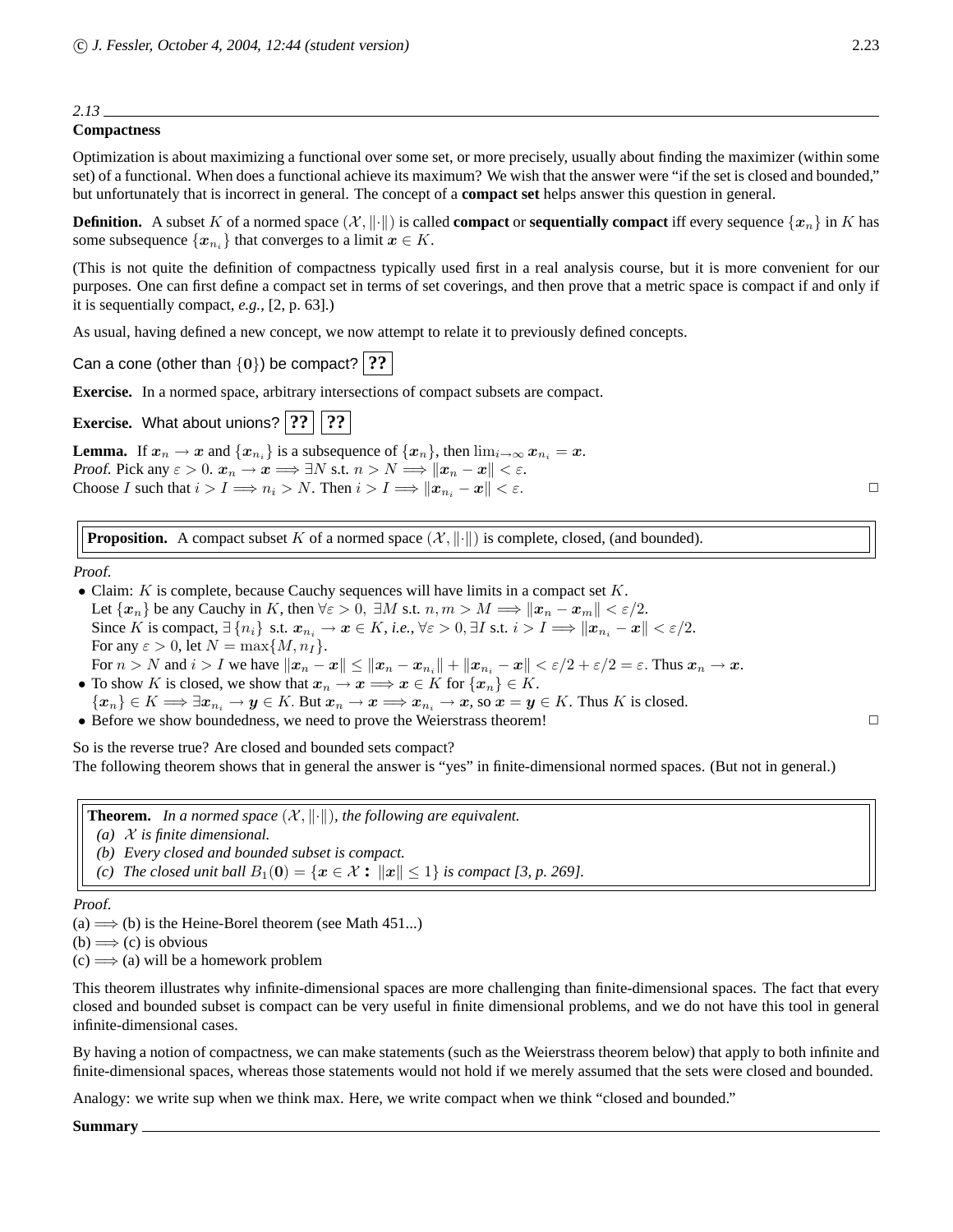In any normed space:

- compact  $\Rightarrow$  complete  $\Rightarrow$  closed
- compact =⇒ closed and bounded

In a Banach space: closed  $\Longrightarrow$  complete

In a finite-dimensional normed space: closed and bounded  $\Longrightarrow$  compact

#### **Examples**

As has been / will be shown, any compact set is closed, bounded, and complete, and that the reverse is true in finite-dimensional spaces. But what about infinite-dimensional spaces?

# Example.

Consider any of the Banach spaces  $\ell_p$ , for  $p \in [1,\infty]$  and the subset  $B = \{x \in \mathcal{X} : ||x|| \leq 1\}$ . This is a closed set, and hence it is complete (since  $X$  is complete). Furthermore,  $B$  is clearly bounded.

We now proceed to exhibit a sequence  $\{x_n\}$  in B that has no convergent subsequences.

Let  $x_n$  denote the sequence in  $\ell_p$  whose nth element is unity and all other elements are zero. Clearly  $\{x_n\} \in B$ . Yet  $||x_n - x_m||_p = 1$ , so it is impossible for this  $\{x_n\}$  to have any convergent subsequences since any such convergent subsequence would need to be Cauchy which cannot occur when  $||x_n - x_m||_p = 1, \forall n, m \in \mathbb{N}$ .

So the set B in  $\ell_p$  is closed, bounded, and complete, but not compact.

One might begin to wonder then: are there any compact sets in infinite-dimensional spaces?

Example. Any finite set in an infinite-dimensional space is compact.

But that is not very interesting since the set  $\{x_1, \ldots, x_n\}$  is just a closed and bounded subset of the finite-dimensional subspace  $[x_1, \ldots, x_n]$ , so of course it is compact.

Example. In any normed space X, suppose  $\{x_n\}$  converges to  $x \in \mathcal{X}$ . Then the set  $\{x\} \cup \cup_{n} \{x_n\}$  is compact.

This still seems like a rather contrived and limited compact set.

Are there any interesting (*e.g.*, nonempty) *convex* compact sets in infinite-dimensional spaces?

Conjecture: the following (convex) set is (?) compact:

$$
\left\{ \boldsymbol{x} \in \ell_1 : \sum_{i=1}^{\infty} 2^i |x_i| \le 1 \right\}.
$$
\n(2-1)

Note: the following set is *not* compact

$$
\left\{ \boldsymbol{x} \in \ell_1 : \, \|\boldsymbol{x}\|_1 = \sum_{i=1}^{\infty} |x_i| \leq 1 \right\},\
$$

as shown above, so the question is whether adding the " $2<sup>i</sup>$ " part is enough of a change to make a compact set.

Extra credit  $(=30$  homework points) to anyone who can show that  $(2-1)$  is or is not compact, or who can give a different example of a nontrivial convex, compact set in an infinite dimensional normed space.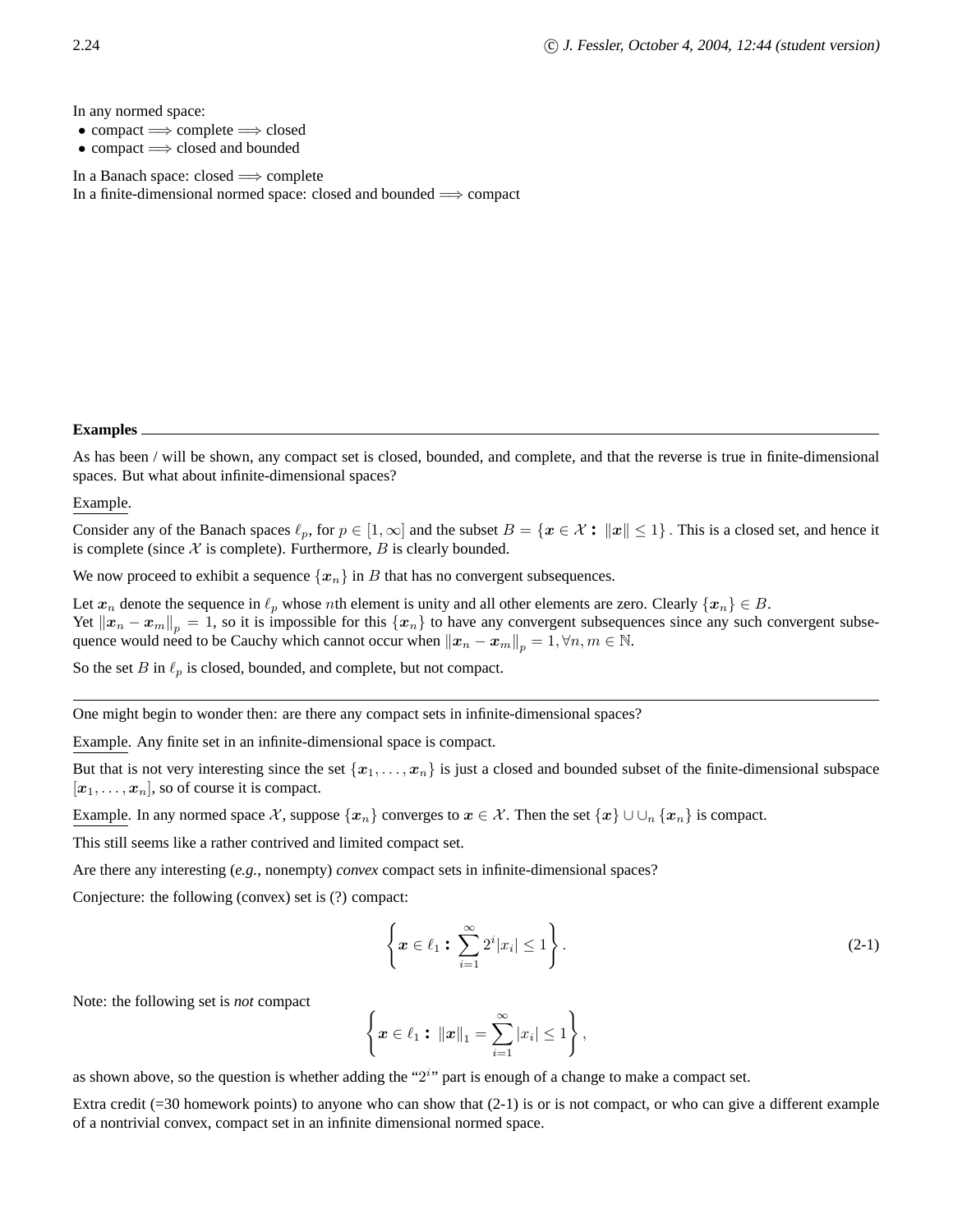**Compactness, closedness, and distances**

**Lemma 2.4** *In a normed space, closed subsets of compact subsets are themselves compact.*

# **??**

**Lemma 2.5** *In a normed space, any compact set contains the closures of all of its subsets.*

# **??**

**Lemma 2.6** *If* U and V are compact, disjoint subsets of a normed space, then  $d(U, V) > 0$ . (Picture)

Proof. Suppose  $d(U, V) = 0$ . Then there exists  $\{x_n\} \in U$  and  $\{y_n\} \in V$  such that  $\|x_n - y_n\| \to 0$ . Since U is compact, there is a subsequence  $\{x_{n_i}\}\$  that converges to some  $x \in U$ . Now  $||\bm{y}_{n_i} - \bm{x}|| \le ||\bm{y}_{n_i} - \bm{x}_{n_i}|| + ||\bm{x}_{n_i} - \bm{x}|| \to 0$  as  $i \to \infty$ , so  $\bm{y}_{n_i} \to \bm{x} \in U$ . But since V is compact, it is also closed, so the limit of  $\{y_{n_i}\}\$ must lie in V, contradicting the disjointedness of U and V. Would it suffice for  $U$  and  $V$  to be closed?

No. Consider the sets  $U = \{(x, y) \in \mathbb{R}^2 : y > 0, x \ge 1/y\}$  and  $V = \{(x, y) \in \mathbb{R}^2 : y < 0, x \le -1/y\}$ . (**Picture**) These sets are closed and disjoint, yet  $d(U, V) = 0$ .

Can you find a 1D example? **??**

Would it suffice for  $U$  and  $V$  to be closed and bounded?

(We need not look in finite-dimensional normed spaces for counter-examples since there all closed and bounded sets are compact.)

For a counter-example, we turn to the (incomplete) normed space  $\left\{ \mathcal{X}=\{\text{finite-length real sequences}\}$  ,  $\left\|\cdot\right\|_p\right\}$  , where  $\left\|\cdot\right\|_p$  is the usual  $\ell_p$  norm. Define  $U = \bigcup_{n=1}^{\infty} x_n$  and  $V = \bigcup_{n=1}^{\infty} y_n$ , where  $x_n = (1, 1/2, \ldots, 1/2^n, 0, 0, \ldots)$  and  $y_n = x_n + (1/n, 0, 0, \ldots)$ . Then U and V are disjoint, closed (in this incomplete X), and bounded (for any  $p \in [1,\infty]$ ) yet  $d(U, V) = 0$ .

So it seems that we do need a stronger condition than "closed and bounded" in Lemma 2.6.

Would "complete and bounded" suffice? Or do we need compactness?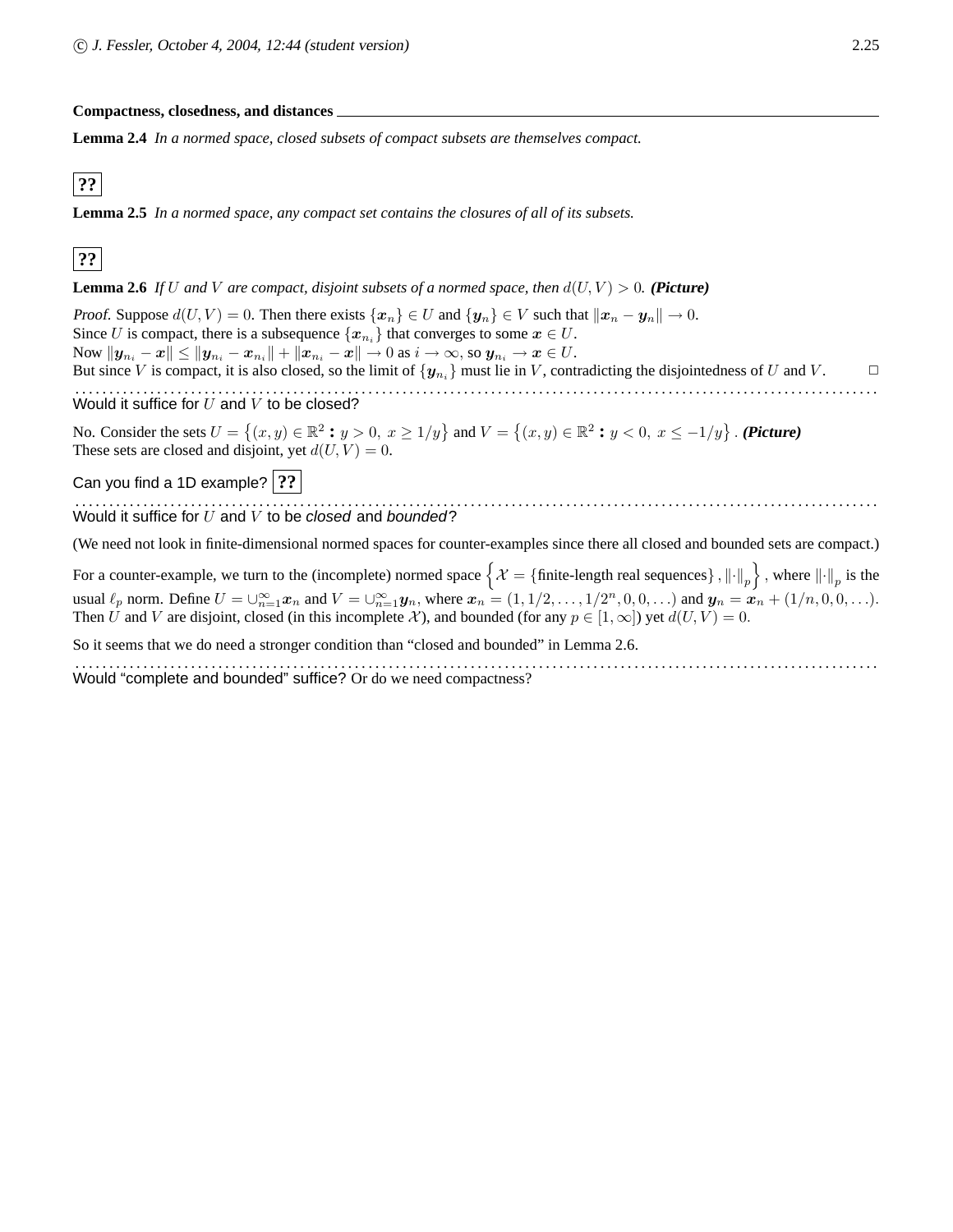# **Upper semicontinuous functions**

**Definition.** A (real) functional f defined on a normed space  $(\mathcal{X}, \|\cdot\|)$  is called **upper semicontinuous** at  $x \in \mathcal{X}$  iff

$$
\forall \varepsilon > 0, \ \exists \delta > 0 \text{ s.t. } \forall \mathbf{y} \in \mathcal{X}, \ \|\mathbf{y} - \mathbf{x}\| < \delta \Longrightarrow f(\mathbf{y}) < f(\mathbf{x}) + \varepsilon.
$$

We call f **lower semicontinuous** if at x iff  $-f$  is upper semicontinuous at x. **Fact.**  $f$  is **continuous** iff  $f$  is both upper and lower semicontinuous.

Equivalently, one can show that f is u.s.c. at x iff  $f(x) \ge \limsup_{u \to x} f(y)$ .

 $S = \limsup_{\mathbf{y} \to \mathbf{x}} f(\mathbf{y})$  iff  $\forall \varepsilon > 0, \exists \delta > 0$  s.t.  $\|\mathbf{y} - \mathbf{x}\| < \delta \implies f(\mathbf{y}) < S + \varepsilon$ , and  $f(\mathbf{y}) > S - \varepsilon$ . Loosely speaking, it is like a least upper bound "in the limit."

Example. Consider the following "almost piecewise continuous" real-valued function.



What is  $\limsup_{y\to 2} f(y)$ ? We get the biggest limit approaching from the left, so  $\limsup_{y\to 2} f(y) = 20$ . So f is u.s.c. at  $x = 2$ . Similarly,  $\limsup_{y\to 4} f(y) = 20$ , so f is not u.s.c. at  $x = 4$ . But  $\limsup_{y\to 6} f(y) = 20$ , so f is u.s.c. at  $x = 6$ .

This function is u.s.c. everywhere except **??** and lower semicontinuous everywhere except **??** 

Does this function achieve a maximum on  $[3,5]$ ?  $|?$ ? What about on  $[1,3]$ ?  $|?$ ? How about on  $[0,1)$ ?  $|?$ ?

**Theorem.** *(Weierstrass)*

*An upper semicontinuous (real) functional f on a compact subset K of a normed space*  $(\mathcal{X}, \|\cdot\|)$ *(i) is bounded on* K*, and (ii) achieves a maximum on* K*.*

Proof. Let  $M = \sup_{\mathbf{x} \in K} f(x) = \begin{cases} \inf \{ g \in \mathbb{R} : g \ge f(x), \forall \mathbf{x} \in K \}, & \text{if } f \text{ is bounded above on } K \\ \infty. & \text{otherwise.} \end{cases}$  $\infty$ , otherwise.

(At this point we do not know if  $\overrightarrow{M}$  is finite or not.) By definition of supremum,  $\exists$  a sequence  $\{x_n\} \in K$  such  $f(x_n) \to M$ . (This is true even if  $M = \infty$ .)

However, the definition of supremum alone does not ensure that  $x_n$  converges.

Since K is compact,  $\exists$  a convergent subsequence  $x_{n_i} \to x_* \in K$ , for some  $x_*$ . Since subsequences of convergent sequences have the same limit,  $\lim_{i\to\infty} f(x_{n_i}) = M$ , considering  $\{f(x_n)\}$  as a sequence in R.

Since f is upper semicontinuous,  $f(\mathbf{x}_\star) \geq \limsup_{i \to \infty} f(\mathbf{x}_{n_i}) = M$ . Since  $f(x)$  is real and hence finite,  $f(x_{\star}) \geq M$  implies M must be finite. .. f is bounded on K.

On the other hand, by definition of supremum, since  $x_{\star} \in K$ ,  $M \ge f(x_{\star})$ . So we conclude  $f(x_{\star}) = M$ , meaning that  $x_{\star}$  achieves the maximum of f on K.

**Corollary.** A real-valued, **continuous** functional f on a compact subset K of a normed space  $(\mathcal{X}, \|\cdot\|)$  achieves its maximum and minimum on K.

Example. On a normed space  $(\mathcal{X}, \|\cdot\|)$ , the function  $f : \mathcal{X} \to \mathbb{R}$  defined by  $f(x) = \|x\|$  is continuous. Proof. Recall  $||x|| - ||y|| \le ||x - y||$ , so  $x \to y \Longrightarrow ||x - y|| \to 0 \Longrightarrow |f(x) - f(y)| \to 0$ .

# **An inf. dim. example like splines would be nice here...**

**Corollary** (to Weierstrass theorem)

A compact subset  $K$  of a normed space is (complete, closed, and) bounded.

Proof. Since  $\|\cdot\|$  is continuous, by the Weierstrass theorem  $\exists y \in K$  s.t.  $M \triangleq \|y\| = \sup_{x \in K} \|x\|$ . Hence  $||x|| \leq M < \infty$ ,  $\forall x \in K$ , *i.e.*, K is bounded.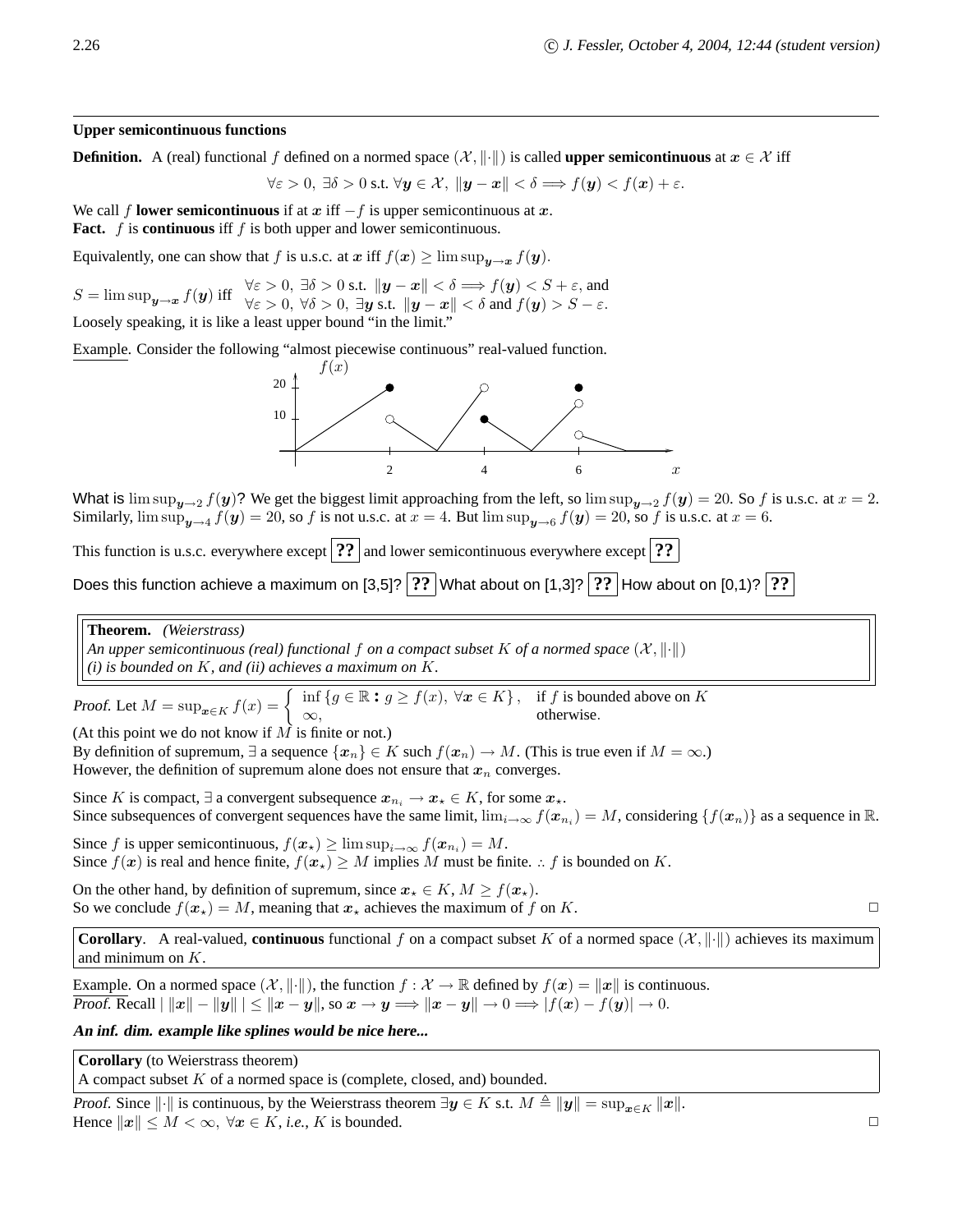# *2.14* **Quotient Spaces skip**

# **Denseness**

One last topological concept.

**Definition.** A subset D of a normed space  $(\mathcal{X}, \|\cdot\|)$  is called **dense** iff any of the following equivalent conditions hold.

- $\forall x \in \mathcal{X}$  and  $\forall \varepsilon > 0$ ,  $\exists y \in D$  s.t.  $\|\boldsymbol{x} \boldsymbol{y}\| < \varepsilon$ , *i.e.*,  $d(\boldsymbol{x}, D) = 0$ .
- $\bullet \ \overline{D} = \mathcal{X}.$
- $\forall x \in \mathcal{X}, \exists \{y_n\} \in D \text{ s.t. } y_n \rightarrow x$

Example. The set of rational numbers is dense in the real line.

# **Separability**

**Definition.** A normed space X is called **separable** iff it contains a **countable** dense set, *i.e.*,  $D = \bigcup_{n=1}^{\infty} \{y_n\}$ .

Example. Euclidean space  $\mathbb{E}^n$  is separable. The collection of vectors  $\bm{x}=(a_1,\ldots,a_n)$  with rational components is countable and dense in  $\mathbb{E}^n$ .

Example.  $\ell_p$  is separable for  $p \in [1,\infty)$  $\overline{\text{If } D_n} = \{(r_1, \ldots, r_n, 0, 0, \ldots) : r_k \in \mathbb{Q}\},\$  then  $D = \bigcup_{n=1}^{\infty} D_n$  is dense in  $\ell_p$ . See text for proof.

Example.  $\mathcal{L}_p$  is separable for  $p \in [1,\infty)$ If  $D_n = \{ \sum_{k=1}^n r_k 1_{I_k}(t) : r_k \in \mathbb{Q}, I_k = (a_k, b_k), a_k, b_k \in \mathbb{Q} \}$  for  $n \in \mathbb{N}$ , then  $D = \bigcup_{n=1}^{\infty} D_n$  is dense in  $\mathcal{L}_p$ . Alternatively, if  $D_n = \{f : [a, b] \to \mathbb{R} : f \text{ is piecewise linear with } n \in \mathbb{N} \text{ breaths at } r_k \in \mathbb{Q} \text{ and } f(r_k) \in \mathbb{Q} \},$ then  $D = \bigcup_{n=1}^{\infty} D_n$  is dense in  $\mathcal{L}_p$ .

Example.  $C[a, b]$  is separable. The set of all polynomials with rational coefficients is countable and dense in  $C[a, b]$ . If  $D_n = \{r_0 + r_1t + \cdots + r_nt^n : r_k \in \mathbb{Q}\}$ , then  $D = \bigcup_{n=1}^{\infty} D_n$  is dense in  $C[a, b]$ .

Example.  $\ell_{\infty}$  and  $\mathcal{L}_{\infty}$  are not separable (Problem 2.21)

# **Schauder basis**

**Definition.** In a normed space,  $\{x_n\} \in \mathcal{X}$  is a **Schauder basis** for  $\mathcal{X}$  iff for each  $x \in \mathcal{X}$ , there exists a unique sequence  $\{\lambda_n\}$ such that  $\mathbf{x} = \sum_{n=1}^{\infty} \lambda_n \mathbf{x}_n$  [5] [2, p. 98].

**Theorem.** *If a normed space has a Schauder basis, then it is separable [2, p. 100].*

#### What about the converse?

The famous Banach conjecture that every separable Banach space has a Schauder basis was shown to be incorrect by Elfon in 1973 [2, p. 100]. This could be considered surprising since separable, complete, normed spaces should be about as "nice as they come.'

. . . . . . . . . . . . . . . . . . . . . . . . . . . . . . . . . . . . . . . . . . . . . . . . . . . . . . . . . . . . . . . . . . . . . . . . . . . . . . . . . . . . . . . . . . . . . . . . . . . . . . . . . . . . . . . . . . . . . . So is the concept of separability of limited use to use? No, thanks the following key result.

Fact. A Hilbert space has a countable orthonormal basis iff it is separable [3, p. 314]. (Any countable orthonormal basis is a Schauder basis.)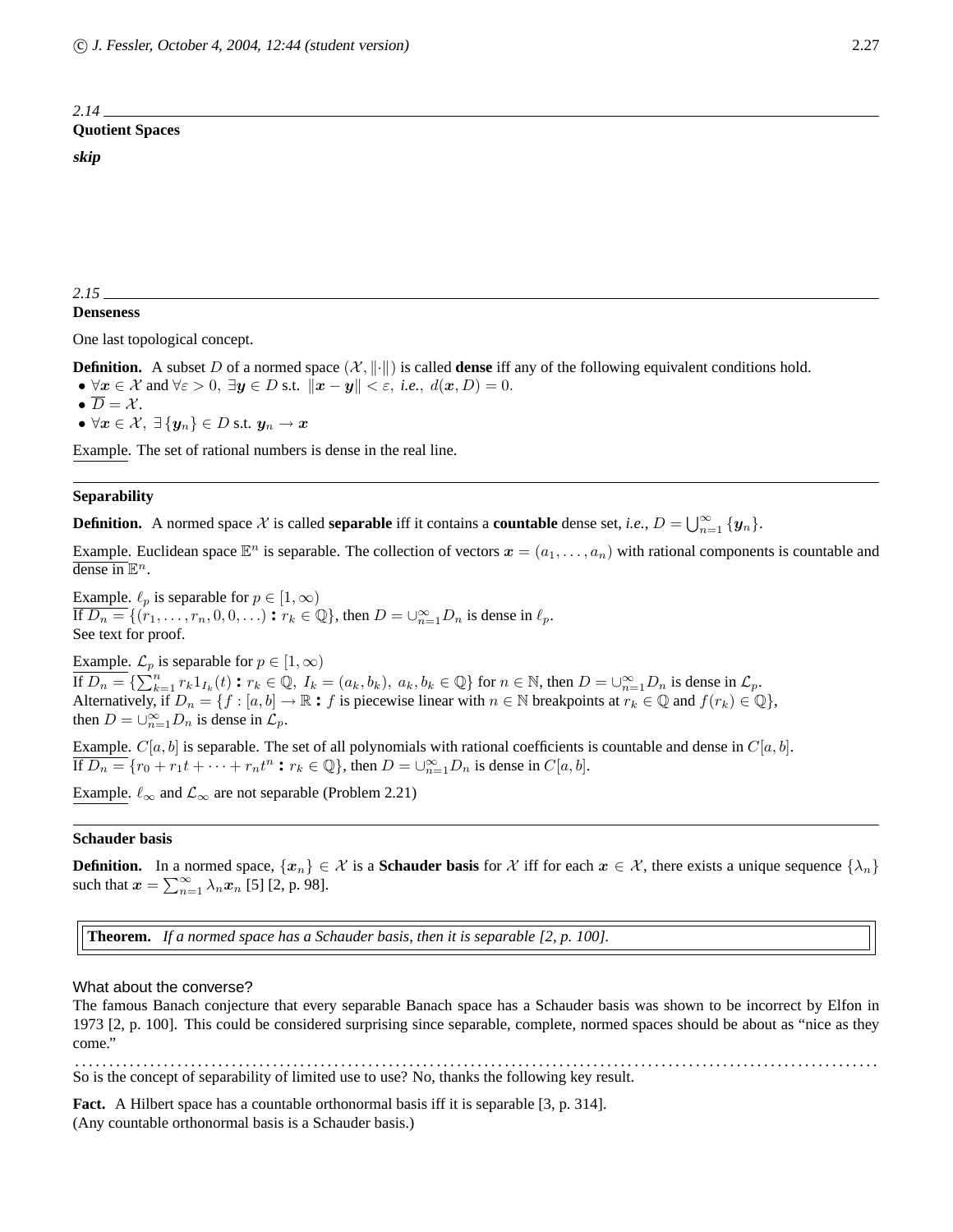# **Summary**

Geometrical concepts and their generalizations.

| point             | $\boldsymbol{x}\in\mathcal{X}$                                    |
|-------------------|-------------------------------------------------------------------|
| line              | $\{\alpha x : \alpha \in \mathbb{R}\}\$                           |
| plane             | $\{\sum_i \alpha_i \boldsymbol{x}_i : \alpha_i \in \mathbb{R}\}\$ |
| cone              | $x \in C \Longrightarrow \alpha x \in C$ for $\alpha > 0$         |
| length            | $\ \boldsymbol{x}\ $                                              |
| sphere            | ${x \in \mathcal{X}:   x   < \varepsilon}$                        |
| distance          | $\ x-y\ $                                                         |
| coordinate system | basis                                                             |

Hierarchy of spaces: vector space ⊃ normed space ⊃ Banach space

Some principal results

- A subset of a Banach space is complete iff it is closed.
- Any finite-dimensional subspace of a normed space is complete (and hence closed).
- A real-valued, continuous functional on a compact subset of a normed space achieves its maximum and minimum on that subset.
- Any closed and bounded subset of a finite dimensional normed space is compact.